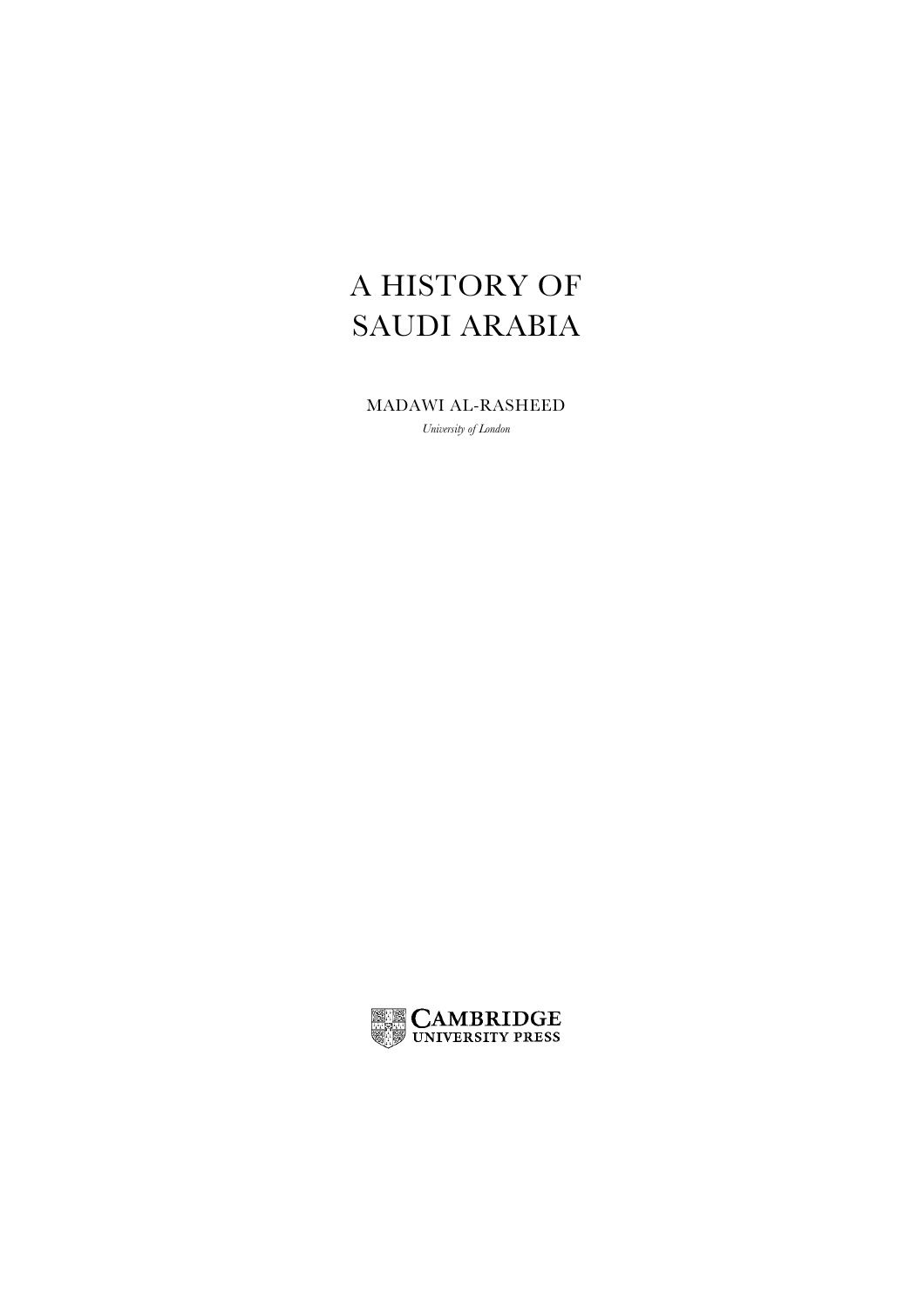#### PUBLISHED BY THE PRESS SYNDICATE OF THE UNIVERSITY OF CAMBRIDGE The Pitt Building, Trumpington Street, Cambridge, United Kingdom

CAMBRIDGE UNIVERSITY PRESS The Edinburgh Building, Cambridge CB2 2RU, UK 40 West 20th Street, New York, NY 10011-4211, USA 477 Williamstown Road, Port Melbourne, VIC 3207, Australia Ruiz de Alarcón 13, 28014 Madrid, Spain Dock House, The Waterfront, Cape Town 8001, South Africa

http://www.cambridge.org

<sup>C</sup> Cambridge University Press

This book is in copyright. Subject to statutory exception and to the provisions of relevant collective licensing agreements, no reproduction of any part may take place without the written permission of Cambridge University Press.

#### First published Reprinted 2002

Printed in the United Kingdom at the University Press, Cambridge

*Typeface* Baskerville Monotype 11/12.5 pt. *System* LATEX<sub>2ε</sub> [TB]

*A catalogue record for this book is available from the British Library*

ISBN 0 $521$  64335 X hardback ISBN 0 521 64412 7 paperback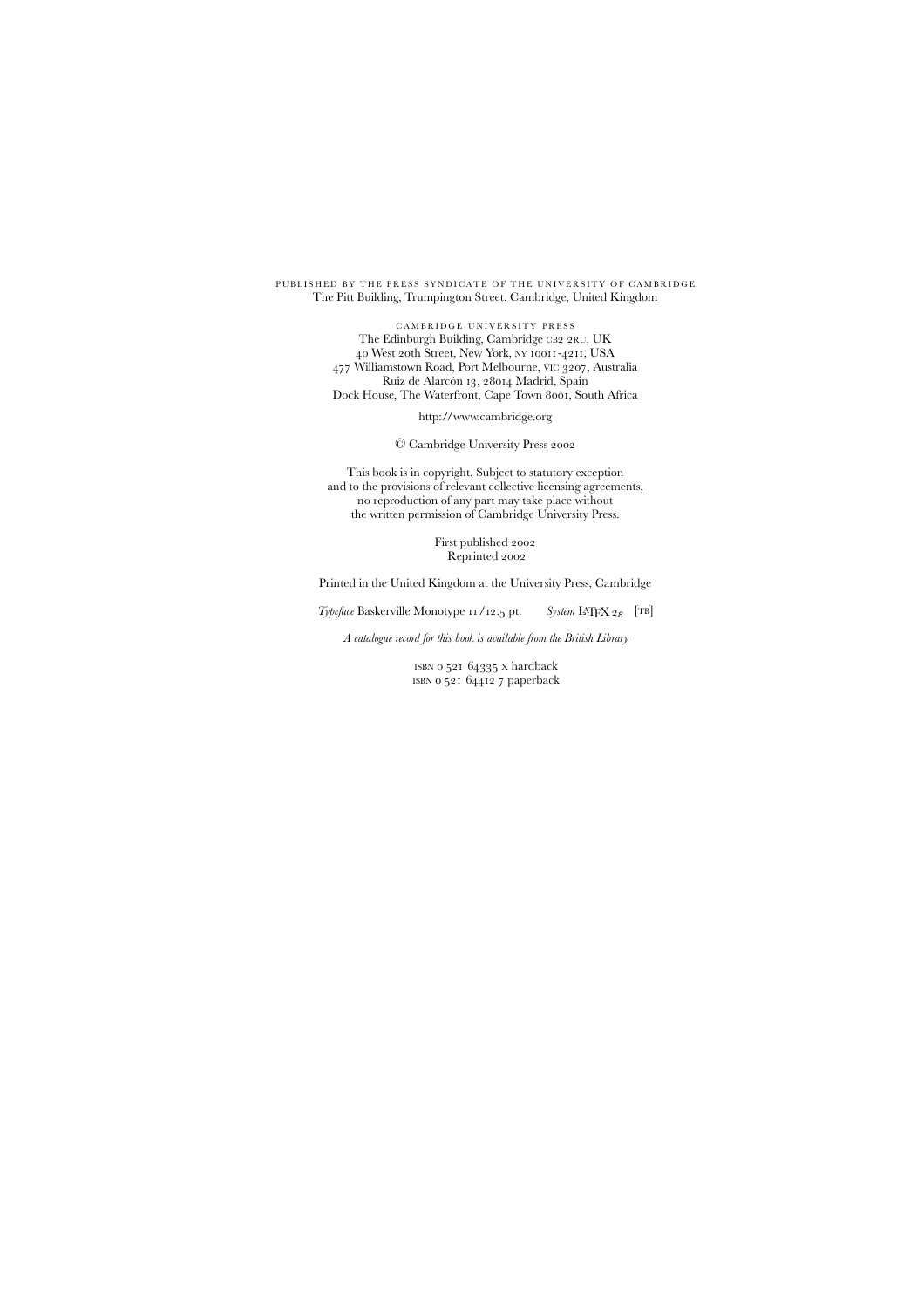### *Contents*

| List of illustrations                                                                         |                |  |
|-----------------------------------------------------------------------------------------------|----------------|--|
| List of tables                                                                                |                |  |
| Chronology                                                                                    | XÌ.            |  |
| Glossary                                                                                      |                |  |
| Map 1 Saudi Arabia, main regions and cities                                                   |                |  |
| Map 2 Saudi Arabia, main tribes                                                               | <b>XVII</b>    |  |
| Introduction                                                                                  | 1              |  |
| Society and politics, $1744 - 1818$ and $1824 - 1891$<br>I                                    | 14             |  |
| The origins of Al Sa <sup>c</sup> ud ( $1744-1818$ )                                          | 15             |  |
| A fragile Sa <sup>c</sup> udi revival (1824-1891)                                             | 23             |  |
| The Rashidi emirate in Ha'il $(1836 - 1921)$                                                  | 26             |  |
| The Sharifian emirate in Hijaz                                                                | 30             |  |
| Hasa in the nineteenth century                                                                | 34             |  |
| Emirate formation in Arabia                                                                   | 37             |  |
| The emerging state, $1902 - 1932$<br>$\overline{2}$                                           | 39             |  |
| The capture of Riyadh (1902)                                                                  | 39             |  |
| The First World War and Ibn $Sa^cud$ (1914–1918)                                              | 4 <sup>I</sup> |  |
| The capture of $Ha^2il$ (1921)                                                                | 43             |  |
| The capture of Hijaz (1925)                                                                   | 44             |  |
| The <i>mutawwa<sup>c</sup>a</i> of Najd                                                       | 49             |  |
| The <i>ikhwan</i>                                                                             | 59             |  |
| An alliance not so holy: Ibn $Sa^cud$ , the <i>mutawwa<sup>6</sup>a</i> and the <i>ikhwan</i> | 62             |  |
| The collapse of the <i>ikhwan</i> rebellion                                                   | 69             |  |
| Control and loyalty, $1932 - 1953$<br>3                                                       | 72             |  |
| Marginalising Sa <sup>c</sup> udi collateral branches                                         | 72             |  |
| Consolidating Ibn Sa <sup>c</sup> ud's line of descent                                        | 75             |  |
| Power and pomp in the pre-oil era: the majlis                                                 | 80             |  |
| State affairs                                                                                 | 86             |  |
| The oil concession (1933)                                                                     | 91             |  |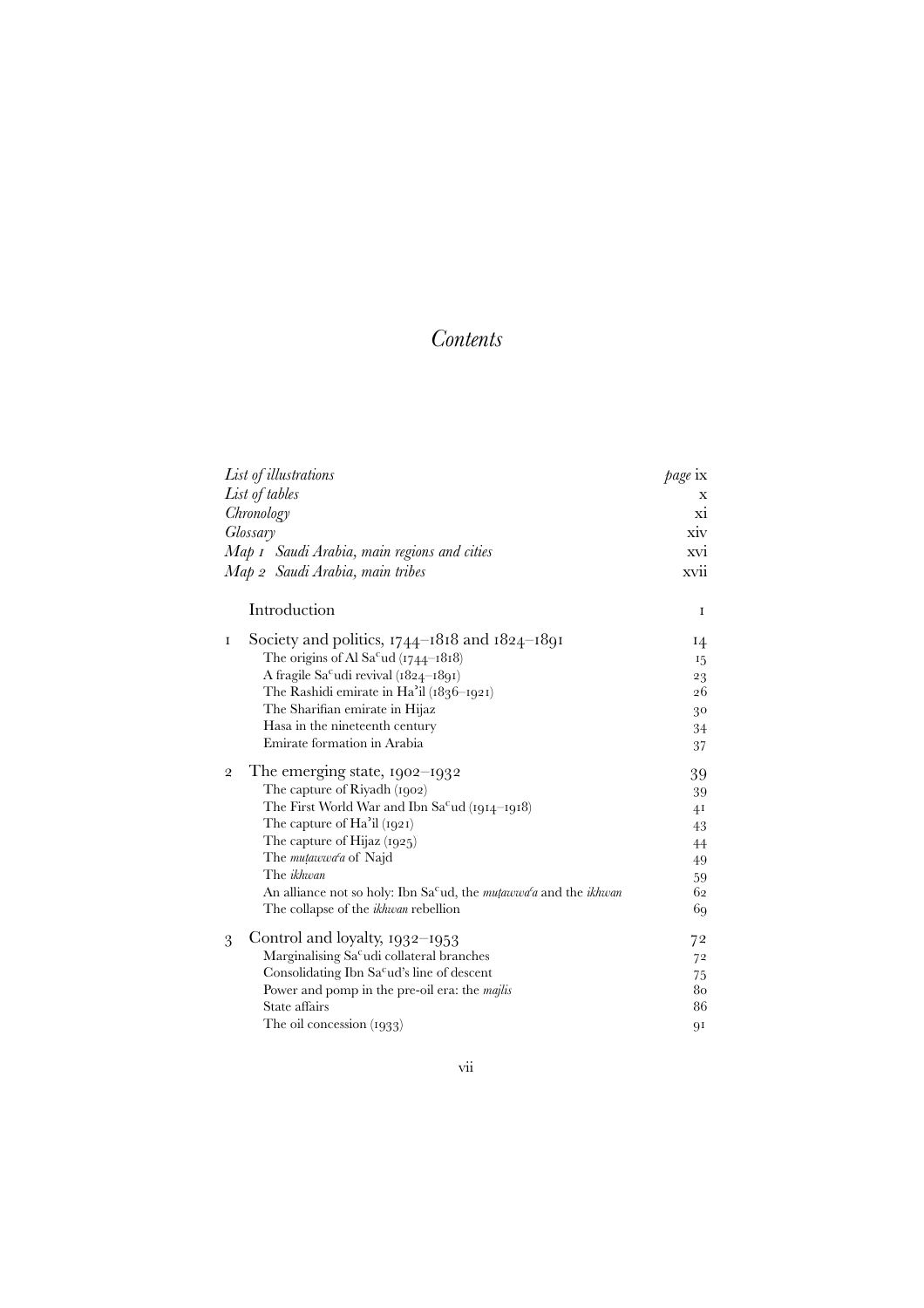| VIII         | <i>Contents</i>                                                                                                                                                                                                                                                                                                                            |                                               |
|--------------|--------------------------------------------------------------------------------------------------------------------------------------------------------------------------------------------------------------------------------------------------------------------------------------------------------------------------------------------|-----------------------------------------------|
|              | Oil in commercial quantities<br>Oil and society in the 1940s and 1950s<br>Saudi Arabia and Britain<br>The end of an era                                                                                                                                                                                                                    | 93<br>95<br>100<br>105                        |
| 4            | The politics of dissent, 1953-1973<br>The reign of King $Sa^cud$ (1953–1964)<br>Saudi Arabia and the Arab world in the 1950s<br>Saudi Arabia and the United States in the 1950s and early 1960s<br>The reign of King Faysal $(1964-1975)$<br>Faysal and the Arab world                                                                     | 106<br>106<br><b>114</b><br>117<br>120<br>128 |
| 5            | From affluence to austerity, 1973–1990<br>Affluence: the oil embargo (1973)<br>Vulnerabilities: Sa <sup>c</sup> udi-American relations in the 1970s<br>The reign of King Khalid $(1975-1982)$<br>Austerity: the reign of King Fahd $(1082-)$<br>Saudi Arabia and the Gulf context in the 1980s<br>$Sacudi–American relations in the 1980s$ | 135<br>136<br>140<br>143<br>149<br>155<br>160 |
| 6            | The Gulf War and its aftermath, 1990–2000<br>Sa <sup>c</sup> udi responses to the Gulf War<br>State responses: the reforms of March 1992<br>The Islamist opposition<br>Succession                                                                                                                                                          | 163<br>168<br>172<br>176<br>186               |
| 7            | Narratives of the state, narratives of the people<br>Official historiography<br>Political speech<br>The historical narrative challenged<br>The centennial celebrations: the capture of Riyadh revisited<br>The centennial celebration challenged                                                                                           | 188<br>189<br>196<br>199<br>204<br>215        |
|              | Conclusion                                                                                                                                                                                                                                                                                                                                 | 218                                           |
| <b>Notes</b> | Appendix I: Al Sa'ud rulers in Dir'iyyah (1744–1818)<br>Appendix II: Al Sa'ud rulers in Riyadh (1824–1891)<br>Appendix III: Ibn Sa'ud's sons (1900–1953)<br>Bibliography                                                                                                                                                                   | 224<br>225<br>226<br>227<br>235<br>247        |
|              | Index                                                                                                                                                                                                                                                                                                                                      |                                               |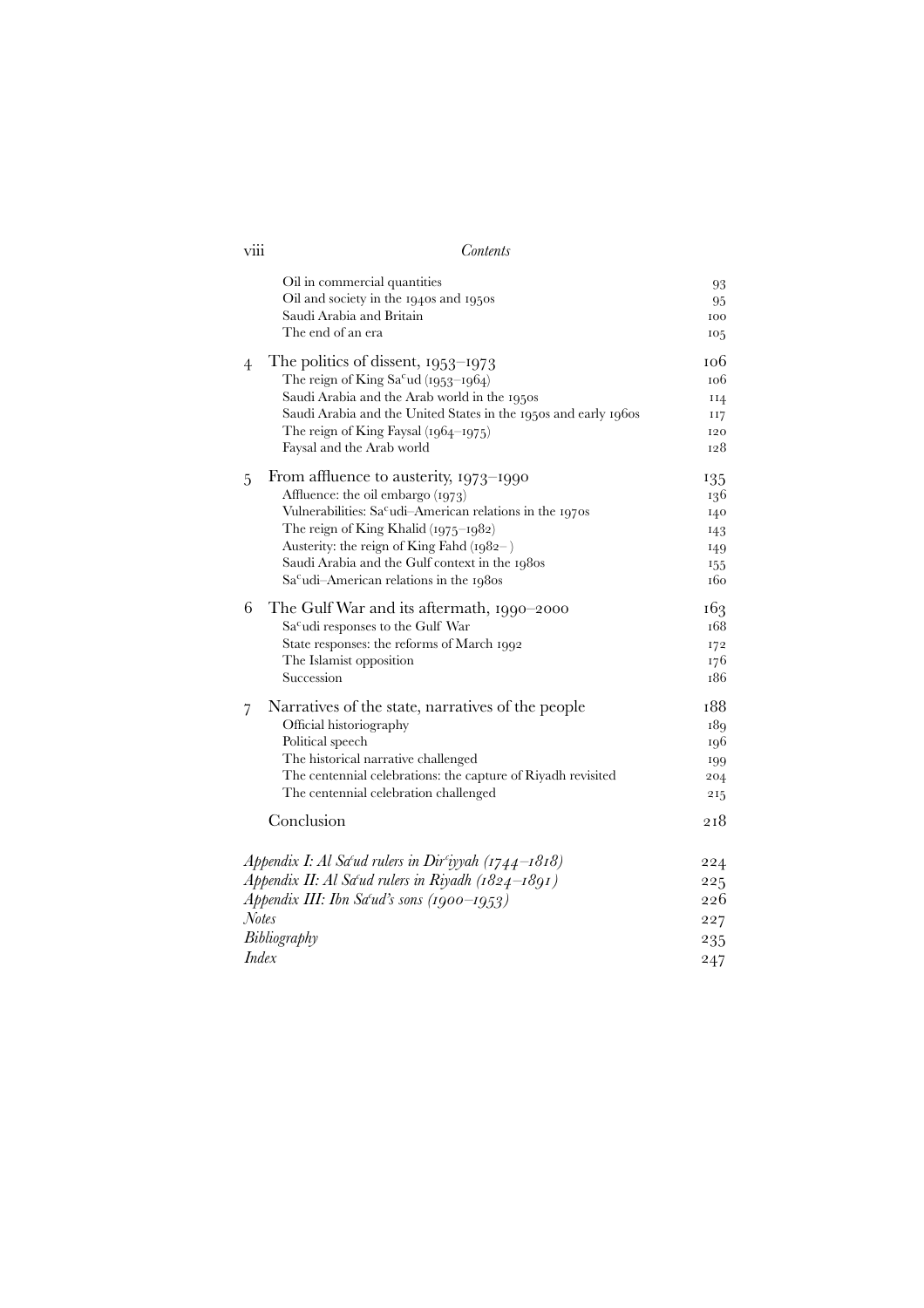# *Illustrations*

| I Street scene, Riyadh, circa 1940. $\odot$ Popperfoto        | page 102        |
|---------------------------------------------------------------|-----------------|
| 2 King Faysal in the Regents Park mosque, 1967. © Popperfoto  | 129             |
| 3 The Ka <sup>c</sup> ba, Mecca. © Popperfoto                 | <sup>14.5</sup> |
| 4 US army tanks deployed in the Gulf War, 1990.               |                 |
| $\circ$ AFP/Popperfoto                                        | 165             |
| 5 Women shopping in downtown Jeddah. $\odot$ AFP/Popperfoto   | 167             |
| 6 Invitation to the centennial celebrations, 1999             | 204             |
| 7 Advertising Ibn Sa <sup>c</sup> ud's biography on CD-ROM    | 207             |
| 8 Publicity literature from the centennial celebrations, 1999 | 210             |
|                                                               |                 |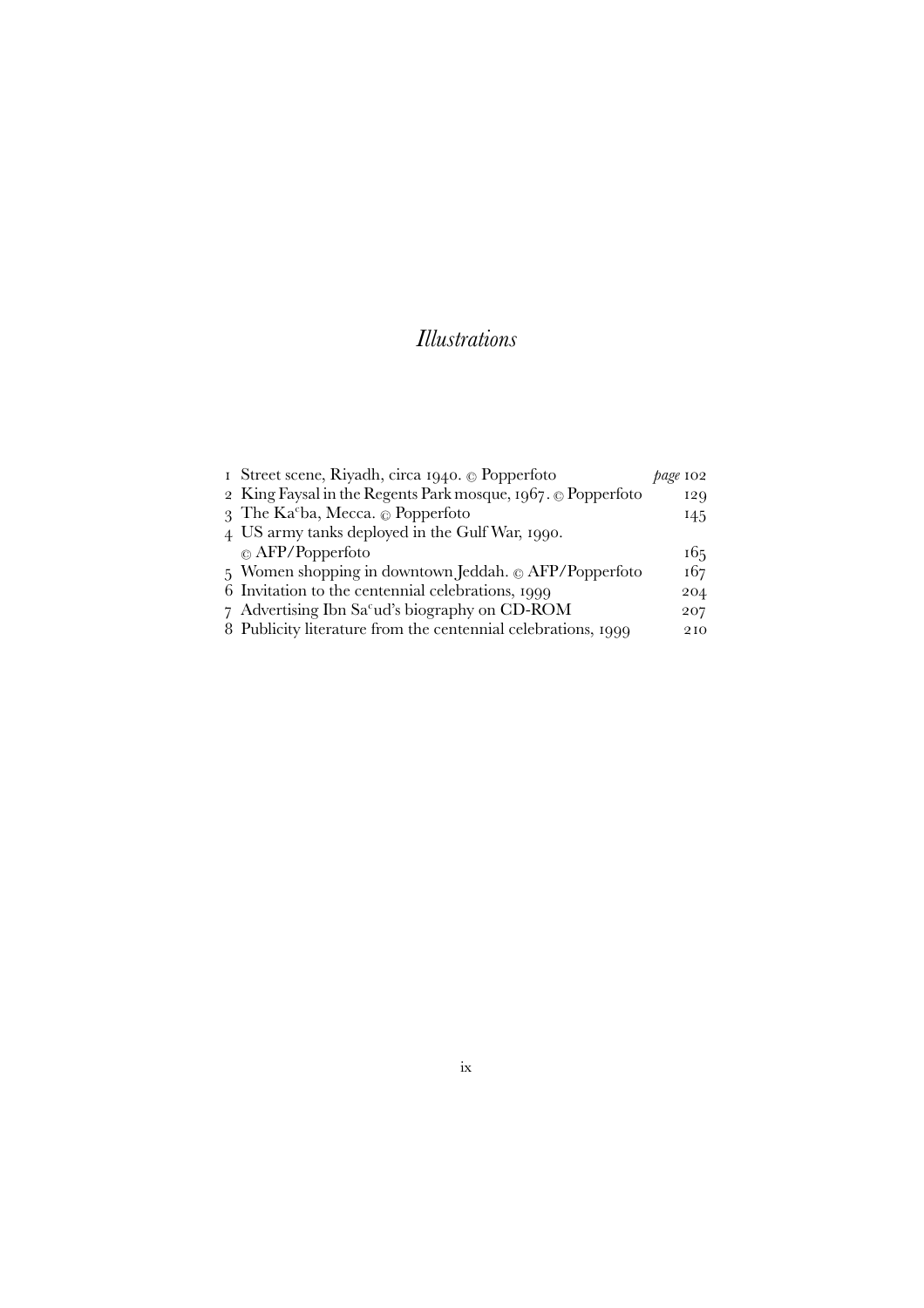# *Tables*

| I Government revenues $1946 - 1952$                       | page 94 |
|-----------------------------------------------------------|---------|
| 2 Volume of petroleum export and GDP $1965-1975$          | 120     |
| 3 Volume of petroleum export and GDP in billion SA rivals |         |
| $1982 - 1997$                                             | 149     |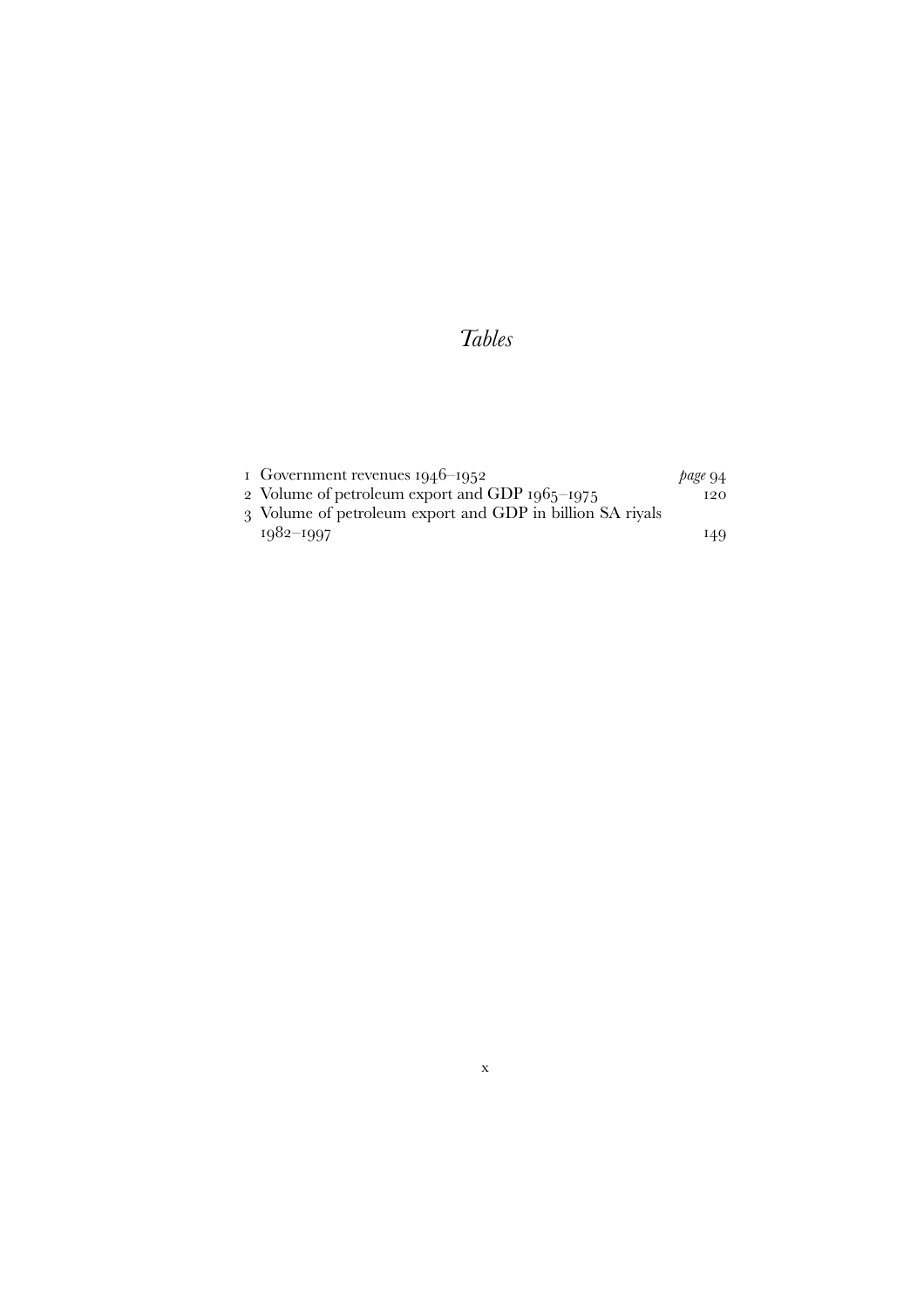#### CHAPTER ONE

### *Society and politics,*  $1744 - 1818$  *and*  $1824 - 1891$

The Ottoman Empire maintained a nominal suzerainty over the territory which is today part of the Kingdom of Saudi Arabia after its major expansion eastward in the first quarter of the sixteenth century. When Salim I occupied Egypt in  $1517$ , he inherited the guardianship of Hijaz as the last Mamluks gave him the keys of Mecca. The Ottoman Sultan issued a firman confirming the amir of Mecca, Sharif Barakat, in his position. The Sultans later appointed governors in Jeddah and Madina (al-Siba<sup>c</sup>i 1984: 344), and ruled in Hijaz for four hundred years in cooperation with the Sharifian family.

While the incorporation of Hijaz in the Ottoman Empire was an extension of their rule in Egypt, their authority in eastern Arabia was an extension of their occupation of the Euphrates valley that began in 1534 when Sulayman the Magnificent conquered Baghdad. Hasa submitted voluntarily to the Ottomans in  $1550$  (Anscombe  $1997$ :  $12$ ). This first phase of Ottoman occupation ended with the rebellion of the Banu Khalid in (ibid.). The Ottomans did not return to eastern Arabia until the time of Midhat Pasha in the  $187$ os.

The Ottomans, however, failed to extend their control into the interior of Arabia, known as Najd. Without a formal Ottoman presence, Najdi towns and oases were ruled by their own amirs, while tribal confederations maintained their independence and autonomy. In the eighteenth century, leadership in Najd, namely the first Sa<sup>c</sup>udi-Wahhabi emirate  $(1744 - 1818)$ , challenged the authority of the Ottoman Empire in Hijaz, Iraq and Syria. This challenge resulted in the occupation of central Arabia by Muhammad <sup>c</sup>Ali's forces, on behalf of the Ottoman Empire, in 1818. By 1841, Egyptian troops retreated into Hijaz, leaving Najd in the hands of its local rulers. A second unsuccessful attempt to penetrate the interior followed the more definitive Ottoman occupation of Hasa in 1871. Once again, Najd remained autonomous. Local politics in this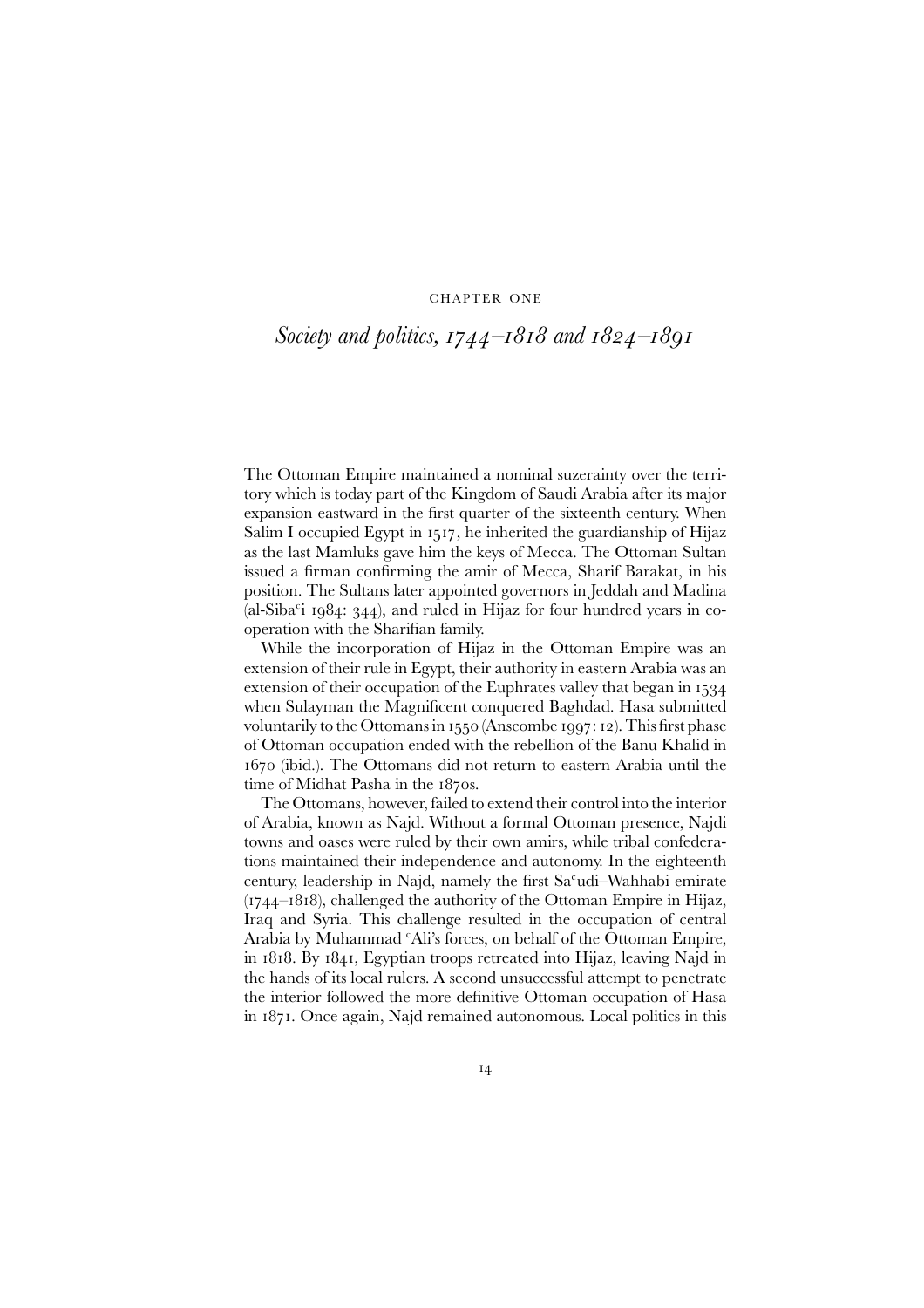central part of Arabia came to play a major role in shaping the modern history of the country.

### THE ORIGINS OF AL SA<sup>c</sup> UD  $(I744 - I818)$

Local Najdi amirs enjoyed relative freedom to rule in the small settlements of Najd. Both the Sharifs of Mecca and the Banu Khalid rulers of Hasa tried to extend their control over Najd with the hope of extracting the meagre surplus produced by its agricultural communities (Fattah : ). However, neither the Hijazi Sharifs nor the Banu Khalid chiefs were able to integrate Najd into their sphere of influence. Najd itself was not an attractive region as it produced little surplus in dates and livestock. Its own population had always looked towards the coast of Hasa and beyond to survive. Its small merchants travelled as far as Basra and India, to supplement their limited resources.

In the eighteenth century Dir<sup>c</sup>iyyah was a small settlement in Najd with a mixed population of farmers, merchants, artisans, minor *<sup>c</sup> ulama* and slaves.<sup> $I$ </sup> According to one source, the settlement did not have more than seventy households (Abu Hakima  $1967:30$ ). Since 1727, a member of the Al Sa<sup>c</sup>ud clan, Muhammad ibn Sa<sup>c</sup>ud, had been the local ruler. of the TV sa tid clari, Muhammad for Sa tid, had been the focal fulci.<br>The descent of Al Sa<sup>c</sup>ud is often attributed to the Mașalikh of Banu Wa<sup>3</sup>il, a tribal section of the north Arabian camel-herding <sup>c</sup>Aniza tribe (Lorimer 1908: 1053). The Al Sa<sup>c</sup>ud's association with the <sup>c</sup>Aniza, however, remains suspicious since no historical source suggests that this tribal section played a role in their later expansion in Arabia.

Most probably the Al Sa<sup>c</sup>ud were a sedentary group that founded the settlement of Dir<sup>c</sup>iyyah. The settlement recognised the authority of the Sa<sup>c</sup>udi amir as a result of a combination of factors: his residence in the oasis and his ownership of cultivated land and wells around the settlement. It seems that the Al Sa<sup>c</sup>ud were originally of the landholding merchant class of Najd. Muhammad ibn Sa<sup>c</sup>ud (died 1765) was a landowner and a broker, financing the journeys of long-distance merchants (Fattah  $1997: 47$ ). Political skills of mediation and the ability to defend the settlement against raids by other oasis amirs and tribal confederations were important complementary attributes. In return for tribute from members of the settlement, the oasis amir became the defender of the inhabitants who served as his military force, enhanced by his own slaves. Collection of this tribute strengthened political leadership; it distinguished the amir and his lineage from that of other residents in the settlement.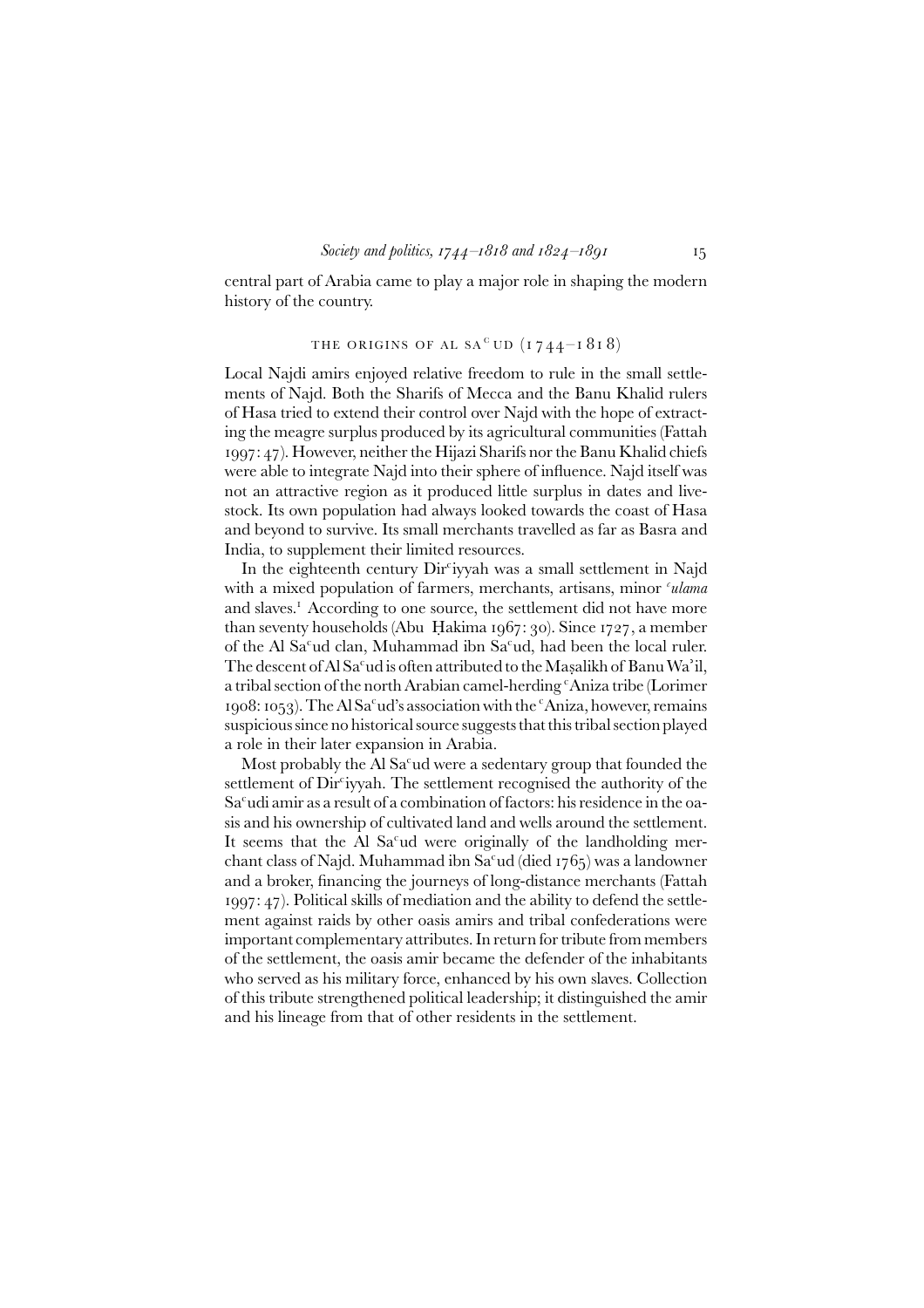Sa<sup>c</sup>udi leadership in Dir<sup>c</sup>iyyah is best described as a traditional form of rule common in many settlements in Arabia at that time.<sup>2</sup> In the 1740s, the amir of Dir<sup>c</sup>iyyah enjoyed limited authority beyond his own settlement. With the exception of his ability to collect tribute, the executive authority of an oasis ruler was fairly weak (al-Juhany  $1983$ :  $179$ ).

It seems that the Sa<sup>c</sup>udi leadership was lacking in two respects: first, it lacked an identifiable tribal origin that would have guaranteed a strong association with a tribal confederation, similar, for example, to that of their contemporaries, Banu Khalid of Hasa. Second, the Sa<sup>c</sup>udi leadership lacked any great surplus of wealth. The Al  $\rm Sa^c$ ud may have had some due to the collection of tribute from the settlement and involvement in trade, but this does not seem to have been a distinguishing characteristic. Their commercial interests at that time were not developed enough to ensure an income sufficiently substantial to enable them to expand their authority over other settlements or control a large network of caravan routes.

Given these limitations, it is not surprising that their authority remained confined to the small settlement of Dir<sup>c</sup>iyyah. The fortunes of the Al Sa<sup>c</sup>ud began to change with their adoption of the Wahhabi movement, associated with the reformer Muhammad ibn 'Abd al-Wahhab  $(1703-92).$ <sup>3</sup>

Muhammad ibn <sup>c</sup> Abd al-Wahhab belonged to Banu Tamim, a Najdi sedentary tribe whose members were inhabitants of several oases in Najd (Abu Hakima  $1967: 24$ ). His family produced several religious scholars, but was not distinguished by wealth. According to one source, Muhammad ibn 'Abd al-Wahhab lived 'in poverty with his three wives. He owned a *bustan*, date garden and ten or twenty cows' (ibid.: 26). Following the path of his ancestors, Muhammad ibn 'Abd al-Wahhab travelled to Madina, Basra and Hasa to pursue religious education and probably wealth (al-°Uthaymin 1997: 61–5). He returned to °Uyaynah, where his father was a judge, to preach a new message.

The reformer distinguished himself by insisting on the importance of monotheism, the denunciation of all forms of mediation between God and believers, the obligation to pay *zakat* (Islamic tax to the leader of the Muslim community), and the obligation to respond to his call for holy war against those who did not follow these principles. Muhammad ibn <sup>c</sup>Abd al-Wahhab was concerned with purifying Islam from what he described as innovations and applying a strict interpretation of the *shari*  $^{\epsilon}a$ , both of which needed the support of a political authority. He considered cults of saints, the visiting of holy men's tombs and sacrifice to holy men,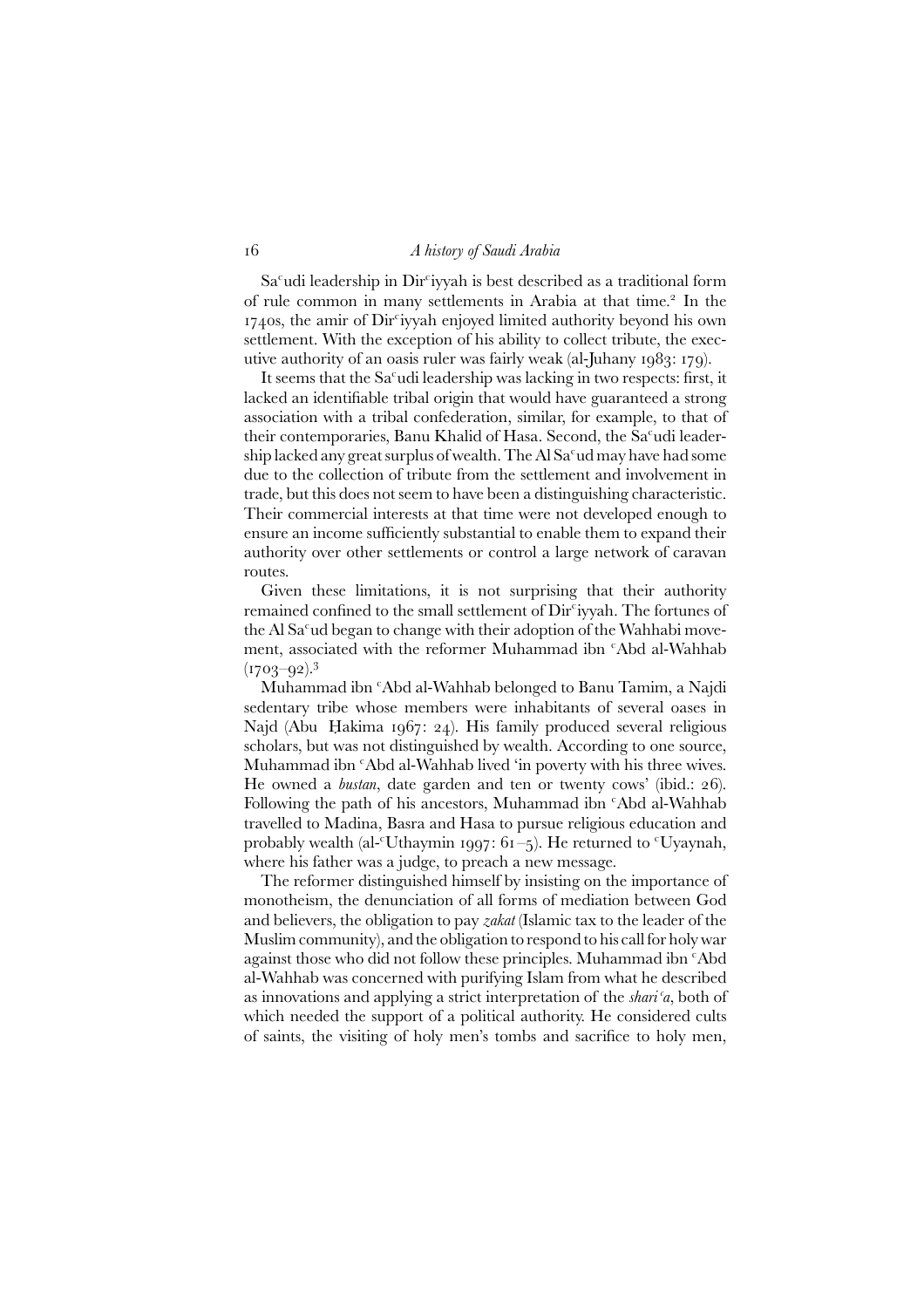prevalent not only among the oases dwellers and the nomads of Arabia but also among Muslims encountered during his travels in Hijaz, Iraq and Syria, as manifestations of *bid'a*. He formulated religious opinions regarding several practical matters. Among other things, he encouraged people to perform communal prayers and abstain from smoking tobacco. Most important, Muhammad ibn <sup>c</sup>Abd al-Wahhab insisted on the payment of *zakat*. He ruled that it should be paid on apparent wealth (such as agricultural produce) and concealed wealth, stored in gold and silver (Abu Hakima  $1967$ :  $195$ ). The reformer declared that the veneration of saints, trees and other objects led to *kufr* (unbelief ), blasphemy and polytheism and that the doctrine of the oneness of God, tawhid, should be strictly respected.

Initially, the amir of 'Uyaynah, 'Uthman ibn Mu'ammar, endorsed the reforms proposed by Muhammad ibn 'Abd al-Wahhab, but later expelled him from the oasis under pressure from the Banu Khalid chiefs of Hasa. The reformer's severe punishment of those who were reluctant to perform communal prayers, his personal involvement in enforcinga rigid interpretation of the *shari<sup>c</sup>a* and his stoning in public of a local woman accused of fornication antagonised the inhabitants of 'Uyaynah and their chief. It seems that the Banu Khalid chiefs of Hasa and overlords of Najd at the time also resented the reformer and feared the spread of his message. They ordered <sup>c</sup>Uthman ibn Mu<sup>c</sup>ammar to kill Muhammad ibn 'Abd al-Wahhab, but 'Uthman decided to expel him rather than risk *fitna* (dissent) among the people who came under his authority. Muhammad ibn 'Abd al-Wahhab and his family were asked to leave <sup>c</sup>Uyaynah. The reformer arrived in Dir<sup>c</sup>iyyah, forty miles away from <sup>c</sup>Uyaynah, with the hope of convincing its Sa<sup>c</sup>udi amir to adopt his message.

Muhammad ibn 'Abd al-Wahhab's reputation had already reached this small oasis. Muhammad ibn Sa<sup>c</sup>ud received the reformer and granted him protection. Descriptions of the encounter between the ruler of Dir<sup>c</sup>iyyah and Muhammad ibn <sup>c</sup>Abd al-Wahhab indicate that a pact was sealed between the two men in 1744. According to one source:

Muhammad ibn Sa<sup>c</sup>ud greeted Muhammad ibn <sup>c</sup>Abd al-Wahhab and said, 'This oasis is yours, do not fear your enemies. By the name of God, if all Najd was summoned to throw you out, we will never agree to expel you.' Muhammad ibn <sup>c</sup> Abd al-Wahhab replied, 'You are the settlement's chief and wise man. I want you to grant me an oath that you will perform *jihad* (holy war) against the unbelievers. In return you will be *imam*, leader of the Muslim community and I will be leader in religious matters.' (Abu Hakima  $1967:30$ )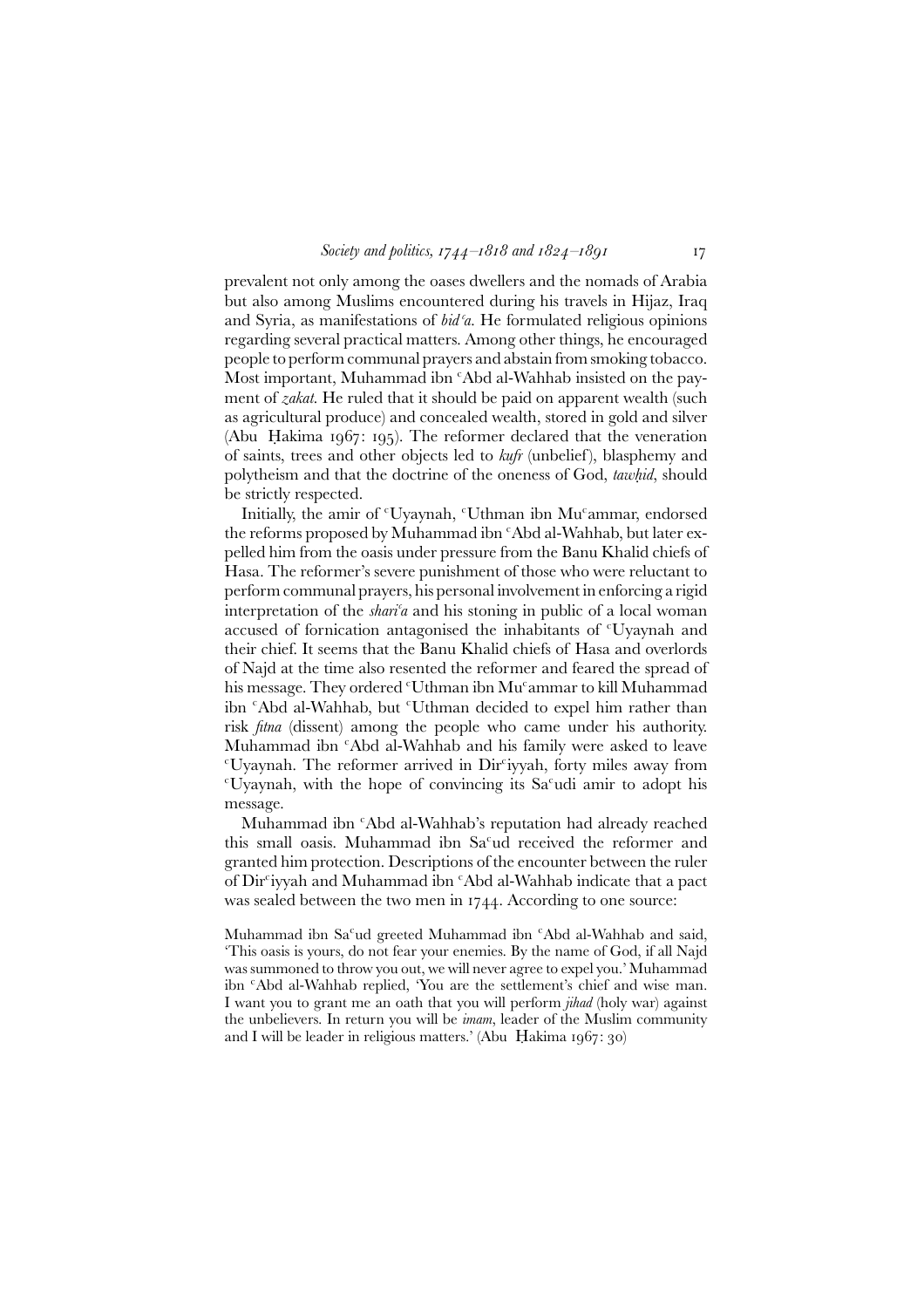According to this narrative, the Sa<sup>c</sup>udi ruler agreed to support the reformer's demand for *jihad*, a war against non-Muslims and those Muslims whose Islam did not conform to the reformer's teachings. In return the  $\rm Sa^c$ udi amir was acknowledged as political leader of the Muslim community. Muhammad ibn <sup>c</sup>Abd al-Wahhab was guaranteed control over religious interpretation. The reformer started teaching his religious message in a mosque, specially built for him. He insisted on the attendance of men and children. Men who did not attend his special *dars* (teaching sessions) were required to pay a fine or shave their beards (ibid.:  $32$ ).

It is difficult to assess why the reformer had success in Dir<sup>c</sup>iyyah, although the Wahhabi reform movement certainly provided an alternative source of legitimacy for the Al Sa<sup>c</sup>ud. Muhammad ibn Sa<sup>c</sup>ud adopted a religious message that promised an opportunity to compensate for the limitations of his rule. More specifically, Muhammad ibn <sup>c</sup>Abd al-Wahhab promised him wealth, in the form of *zakat* and expansion under his religious guidance. It is also probable that rivalry between the amirs of  $\rm ^cUy$ aynah and  $\rm Dir^c$ iyyah contributed to the success of a small settlement without particular political or economic significance. <sup>c</sup>Uyaynah enjoyed far more prestige and importance than Dir<sup>c</sup>iyyah at that time.

The historical alliance between the Wahhabi religious reformer and the ruler of Dir<sup>c</sup>iyyah that was sealed in 1744 set the scene for the emergence of a religious emirate in central Arabia. Without Wahhabism, it is highly unlikely that Dir<sup>c</sup>iyyah and its leadership would have assumed much political significance. There was no tribal confederation to support any expansion beyond the settlement, and there was also no surplus wealth that would have allowed Muhammad ibn Sa<sup>c</sup>ud to assemble a fighting force with which to conquer other settlements. The settlement itself did not have sufficient manpower to initiate conquest of other oases or tribal territories.

From the early days of Sa<sup>c</sup>udi-Wahhabi expansion, the crucial element was to gain submission to the tenets of Wahhabi Islam among the population, both sedentary and nomadic. This submission led to the creation of a quasi-tribal confederation with which to conquer further territories in the absence of an identifiable 'Sa<sup>c</sup>udi tribal confederation'.

Wahhabism provided a novel impetus for political centralisation. Expansion by conquest was the only mechanism that would permit the emirate to rise above the limited confines of a specific settlement. With the importance of *jihad* in Wahhabi teachings, conquests of new territories became possible. The spread of the Wahhabi *da <sup>c</sup> wa* (call), the purification of Arabia of unorthodox forms of religiosity and the enforcement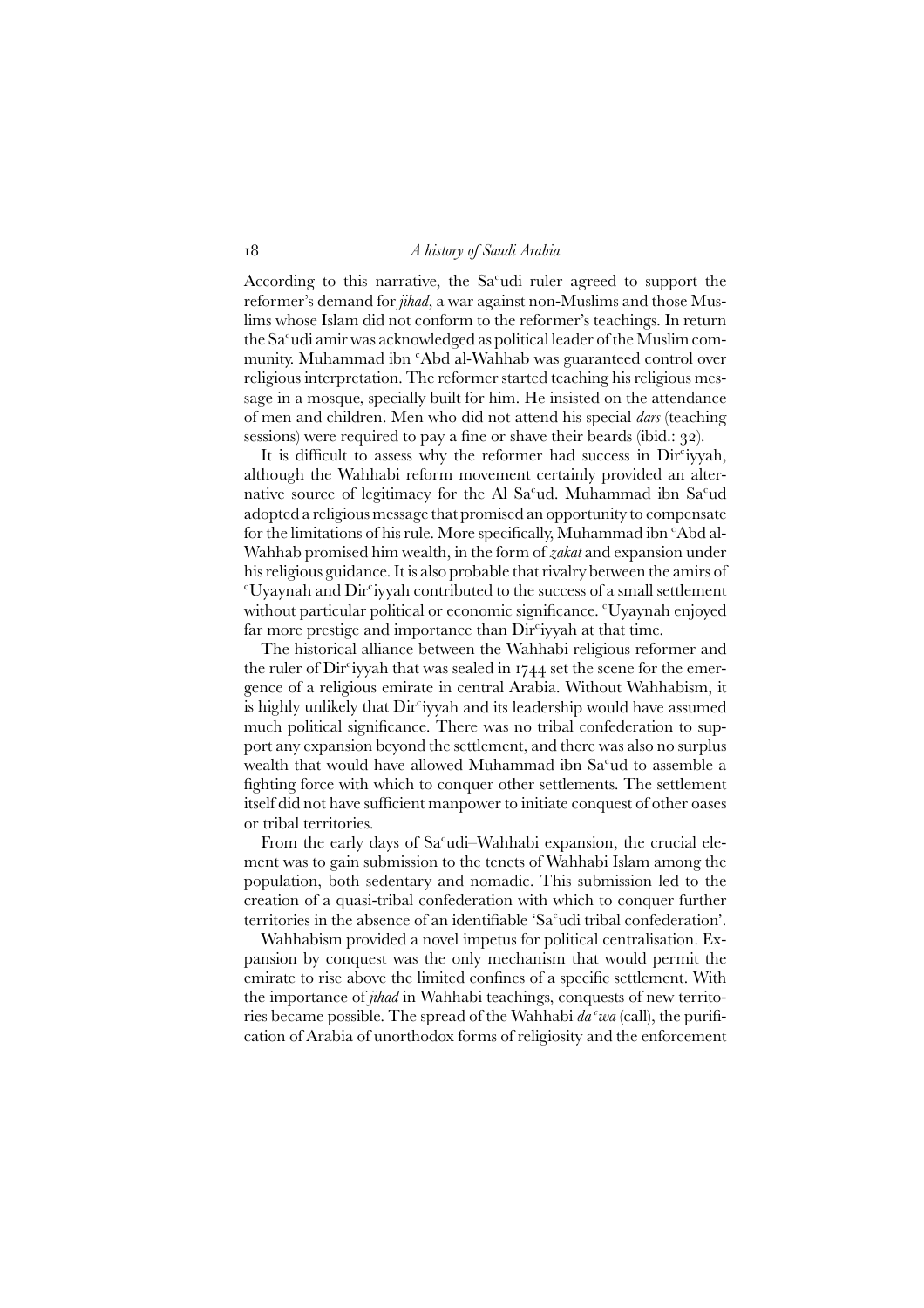of the *shari<sup>c</sup>a* among Arabian society were fundamental demands of the Wahhabi movement. The amir of Dir<sup>c</sup>iyyah took the Wahhabi reformer, recently expelled from 'Uyaynah, under his wing, and accepted these demands. Wahhabism impregnated the Sa<sup>c</sup>udi leadership with a new force, which proved to be crucial for the consolidation and expansion of Sa<sup>c</sup>udi rule. Wahhabism promised this leadership clear benefits in the form of political and religious authority and material rewards, without which the conquest of Arabia would not have been possible. The resul- $\tan$ t consolidation enabled the  $\mathrm{Sa}^{\mathrm{c}}$ udi leadership to rise to prominence in the region.

The expansion of the Sa<sup>c</sup>udi–Wahhabi realm beyond Dir<sup>c</sup>iyyah was dependent on the recruitment of a fighting force ready to spread the religious message of the reformist movement and Sa<sup>c</sup>udi political hegemony. The populations of the oases in southern Najd were the first to endorse Wahhabism and respond to its call for *jihad* against 'unbelievers'. Settled Najdis between the ages of eighteen and sixty were its first conscripts, the backbone of the Sa<sup>c</sup>udi-Wahhabi force. Some accepted Wahhabism out of conviction; others succumbed to it out of fear. It seems that the Sa<sup>c</sup>udi–Wahhabi emirate was based from the very beginningon the allegiance of the sedentary communities of Najd. Those who willingly accepted Wahhabism were expected to swear allegiance to its religio-political leadership and demonstrate their loyalty by agreeing to fight for its cause and pay *zakat* to its representatives. Those who resisted were subjected to raids that threatened their livelihood.

The same method of recruitment was used among the tribal confederations. Preaching and raids progressed simultaneously. While it was easy to maintain control over the oases, it proved more difficult to maintain the allegiance of the various Arabian tribes. The tribes generally managed to evade central authority due to their mobility and tradition of autonomy. However, once they had been subjugated, they proved to be an important fighting force, spreading the message of Wahhabism. They provided manpower with which to further the expansion of the Sa<sup>c</sup>udi–Wahhabi emirate. Participation in Sa<sup>c</sup>udi–Wahhabi expansion greatly appealed to the tribal confederations as it promised a share of the booty that resulted from raiding disobedient oasis dwellers and other tribes.

Coercion alone would not have guaranteed the level of expansion achieved by the Sa<sup>c</sup>udis by the end of the eighteenth century. Wahhabism promised salvation, not only in this world, but also in the next: submission to the teachings of Wahhabi Islam meant evasion of Wahhabi raids and promised spiritual rewards. Most accounts of the success of the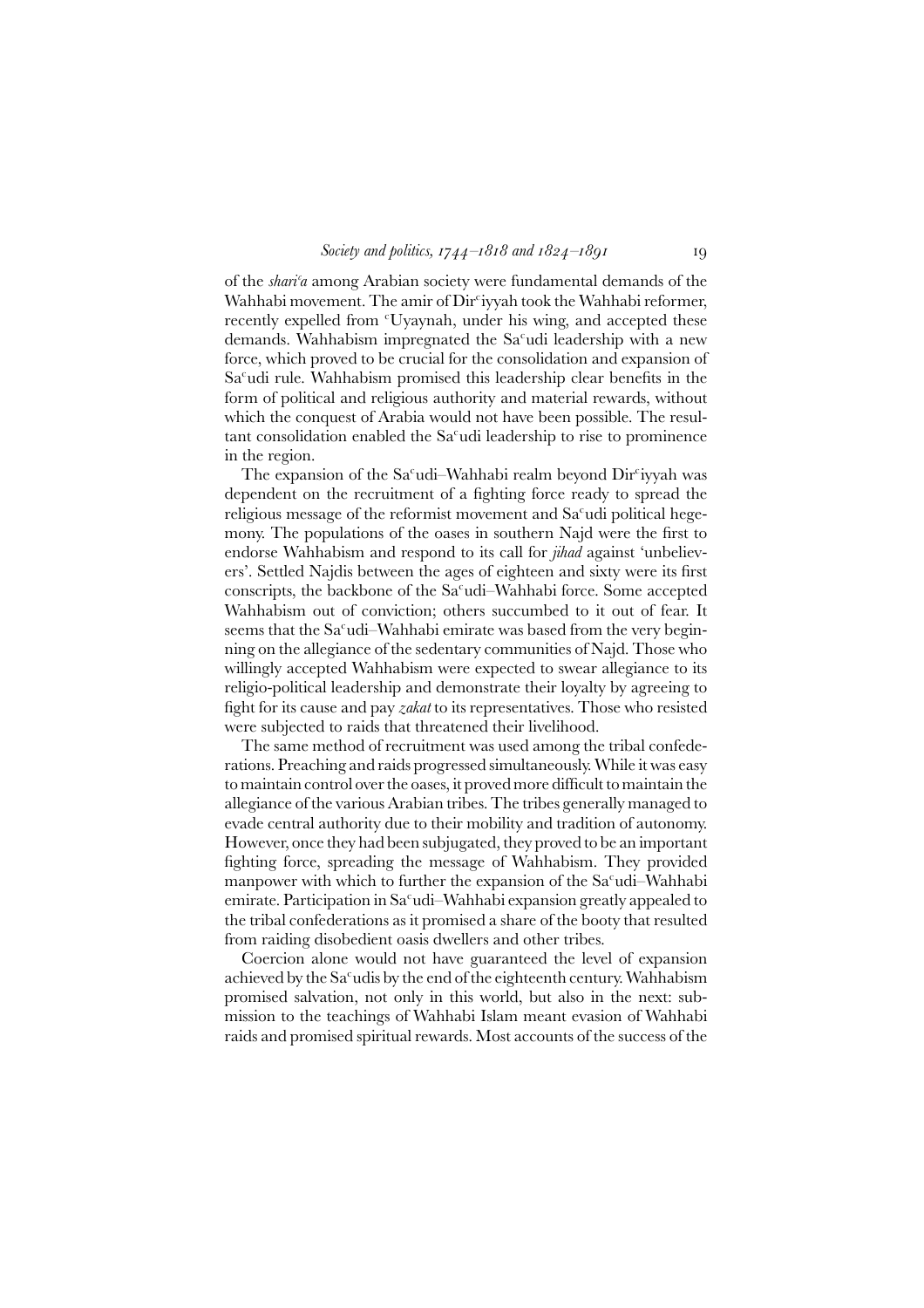$Sa<sup>c</sup>udi–Wahhabi polity highlight the fact that rails were congruent with$ tribal practice, and as such they encouraged tribal confederations to take part in the expansion of the Sa<sup>c</sup>udi–Wahhabi realm with the promise of material rewards. However, this emphasis completely overlooks the spiritual dimension, a strong motivating force behind the eager submission of some sections of the population who had already been timidly but persistently trying to develop a spirituality deriving from the simple and austere message of Wahhabism. The Najdi population exhibited an attraction to its teachings that were in line with the orientation of some of its religious scholars. Before the rise of the Wahhabi movement, and as in other parts of the Islamic world which were some distance from the traditional centres of learning, the Najdi 'ulama travelled to Syria and Egypt to train with their intellectual mentors (al-Juhany 1983). Upon their return, these *<sup>c</sup>ulama* developed into 'ritual specialists', whose main concern was *fiqh*, Islamic jurisprudence, atradition which continues among the Sa<sup>c</sup>udi *culama* of today, although for different reasons.

The specialisation of the Najdi *<sup>c</sup> ulama* in *fiqh* reflects the concerns of the inhabitants of the Najdi towns and villages, which centred on pragmatic issues relating to marriage, divorce, inheritance, religious endowments, Islamic rituals and the Islamic legal codes. Najdi settlements had already aspired towards findingsolutions for their practical problems and showed a religious awareness that predated the call of Muhammad ibn  $^{\mathrm{c}}$ Abd al-Wahhab (al-Juhany  $1983$ :  $252$ ). While the reformer was still concerned with these practical issues, he distinguished himself from other Najdi *culama* of the time by developing his ideas on *tawhid*. Religious awareness in the Najdi settlements should not be overlooked as a factor facilitating the adoption of Wahhabism and the success of Sa<sup>c</sup>udi expansion.

The regular payment of *zakat* to the Sa<sup>c</sup>udi-Wahhabi leadership was a token of political submission, but also of religious duty. While this religious duty might not have been felt particularly strongly among the tribal confederations, it was definitely apparent among the oasis population of southern Najd whose allegiance to the Sa<sup>c</sup>udi leadership had rested on more solid ground.

We can also point to the appeal of the doctrine of the oneness of God to the tribal confederations, especially the nomadic sections. Such groups might not have had the same fascination as the sedentary population with Islamic rituals or jurisprudence (as they had their own tribal custom to deal with conflict and transgression), but it is certain that the doctrine of *tawhid* did strike a nerve amongst them. The message of Muhammad ibn <sup>c</sup>Abd al-Wahhab certainly did not fall on deaf ears. Even those tribal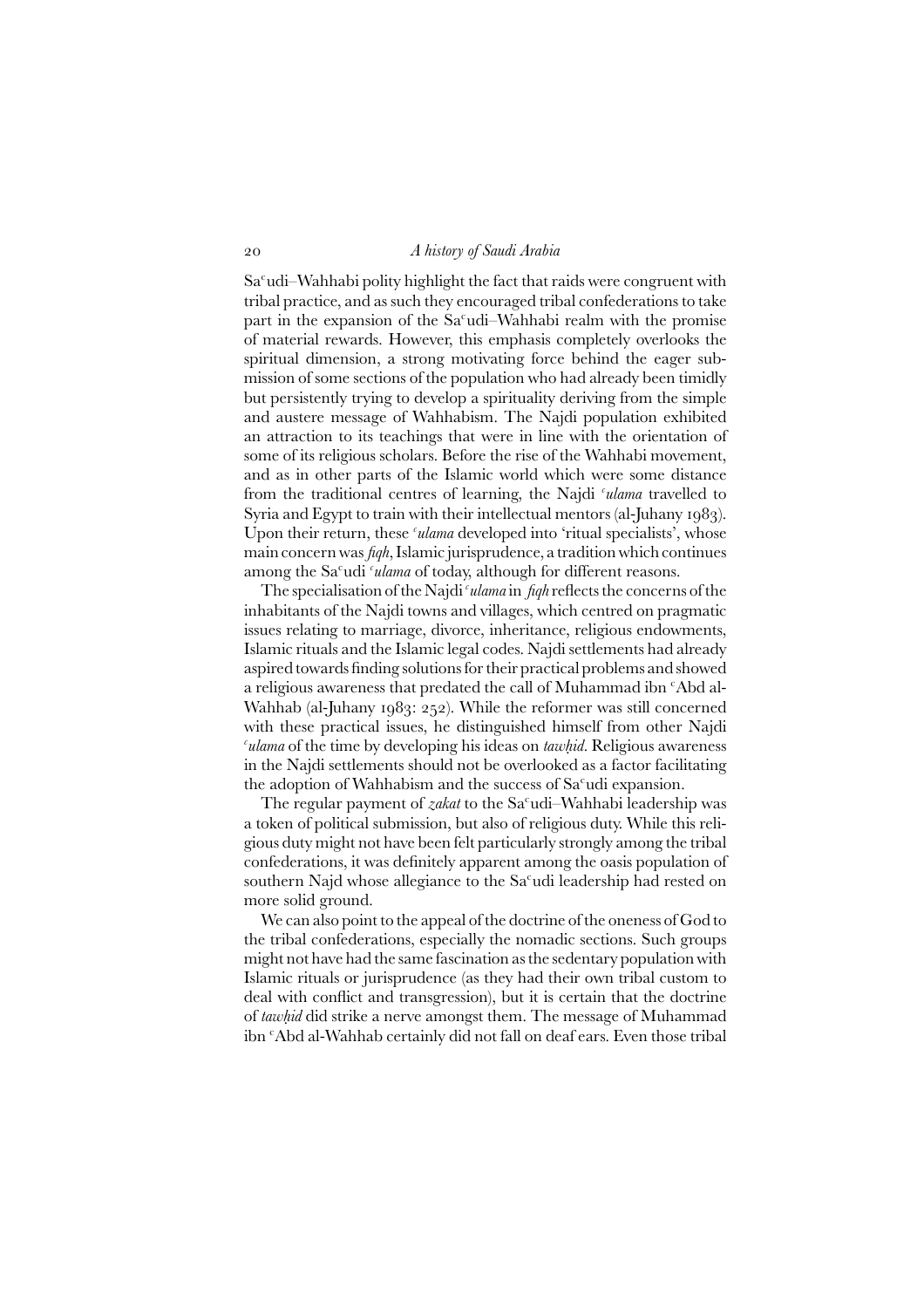confederations that fought against the Sa<sup>c</sup>udi-Wahhabi political agenda could not resist the temptation of a simple Islam free of excessive rituals and mediation. For instance, in spite of its ferocious resistance to political Wahhabism, the Shammar tribe accepted the doctrine of *tawhid* in the eighteenth century. A prominent Shammar shaykh declared that his Islam remained faithful to the tenets of Wahhabism although his ancestors had fought battles with the  $\mathrm{Sa}^c$ udis since the middle of the eighteenth century. It seems that Wahhabism achieved the ultimate religious symbiosis between the nomads and the sedentary population by combining an uncompromising unitarian and puritanical Islam with an obsession with ritual specialisation and *figh*, thus responding to the needs of both the tribal confederations of the desert and the population of the oases of central Arabia.

Under the military leadership of Muhammad ibn Sa<sup>c</sup>ud's son, <sup>c</sup>Abd al-°Aziz (1765–1803), the Sa°udi leadership expanded into Riyadh, Kharj and Qasim by 1792.<sup>4</sup> Towns in central Najd received Wahhabi judges as representatives of the new religio-political order. Under the guise of spreading the Wahhabi message, the Sa<sup>c</sup>udi leadership subjugated most of the amirs in Najd. Those amirs were allowed to remain in their settlements as long as they paid *zakat* to the Sa<sup>c</sup>udi leader, a token of their submission to his authority.

After the completion of the campaigns in central Arabia, Sa<sup>c</sup>udi forces moved eastward into Hasa and succeeded in terminating the rule of Banu Khalid. A substantial proportion of the population of Hasa consisted of Shi'is, representing in the eyes of the Wahhabis an extreme case of *ahl al-bida<sup>c</sup>* (innovators). The subjugation of Qatif in 1780 opened the road to the coast of the Persian Gulf and Oman. Qatar acknowledged the authority of the Sa<sup>c</sup>udis in 1797. Bahrain followed suit and paid zakat to Dir<sup>c</sup>iyyah.

The expansion of the Sa<sup>c</sup>udi forces to the west and in particular into Hijaz brought them into conflict with another religious authority, that of the Sharif of Mecca. In spite of the strong resistance of the Hijazis, Sa<sup>c</sup>ud ibn 'Abd al-'Aziz (1803–14) established temporary Sa'udi hegemony for Ta'if in  $1822$  (1603–14) established dimporary of during meganity over Ta'if in  $1802$ , Mecca in  $1803$  and Madina in  $1804$ . Sharif Ghalib of Mecca became a mere representative of the Sa<sup>c</sup>udis. The Wahhabi<br>*culams* ordered the destruction of the demod tembs of the Prephet and *ulama* ordered the destruction of the domed tombs of the Prophet and the caliphs in Madina in accordance with Wahhabi doctrine which forbade the construction of monuments on graves. According to Wahhabi teachings, graves should remain unmarked to discourage later visits and veneration by Muslims.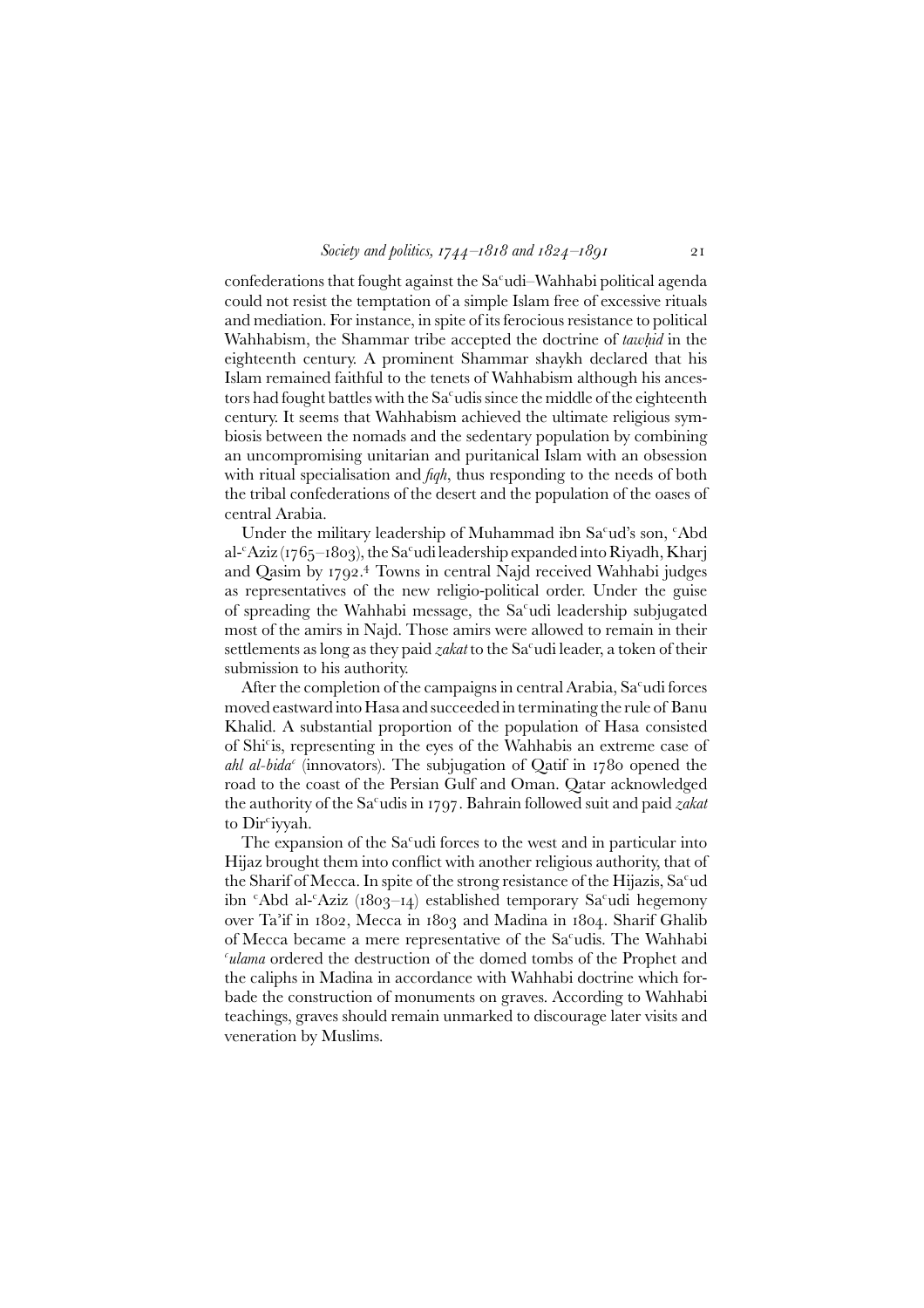Sa<sup>c</sup>udi success in Hijaz encouraged southward expansion into <sup>c</sup>Asir, where local leaders adopted Wahhabism and for a while joined forces to march on Yemen. The strong resistance of the Yemenis, coupled with the unfamiliar geography of their mountainous country, prevented its incorporation into the Sa<sup>c</sup>udi–Wahhabi realm.

To the north-east Sa<sup>c</sup>udi expansion reached the fertile regions of Mesopotamia, threatening vital parts of the Ottoman Empire. In 1801 the holy city of Karbala was raided and plundered. Raids on the cities of Mesopotamia continued between  $1801$  and  $1812$  without resulting in the establishment of a strong  $\mathrm{Sa}^c$ udi–Wahhabi presence there due to the distance from their power base in Arabia. Wahhabi preoccupations in Mesopotamia revolved around gaining booty from these rich provinces. A similar pattern was maintained in Syria. Sa $^{\rm c}$ udi forces raided cities and pilgrimage caravans without being able to establish a permanent base. Expansion by raid reached its limits in the north as it did in Yemen. The sacking of Shi<sup>c</sup>a cities in Iraq angered its communities and resulted in the assassination of the Sa<sup>c</sup>udi leader <sup>c</sup>Abd al-<sup>c</sup>Aziz in 1803 by a Shi<sup>c</sup>a in the mosque of Dir<sup>c</sup>iyyah in revenge for the plundering of Karbala .

Four factors facilitated the process of expansion. First, disunity and rivalry among local oasis amirs in Najd meant that the Sa<sup>c</sup>udis could gradually defeat them one by one. Second, internal disputes among members of the oases' ruling groups weakened their resistance and enabled the invaders to use dissidents for their purposes. Third, the migration of some Arabian Peninsula tribes to more fertile regions in Iraq and Syria aided the conquest. Under Sa<sup>c</sup>udi–Wahhabi pressure, several tribal confederations fled to Mesopotamia. Finally, the peaceful adoption of Wahhabism by the sedentary population of Najd provided grassroots support for the expansion even before it took place ('Abd al-Rahim 1976: 73).

The expansion of the first Sa<sup>c</sup>udi-Wahhabi emirate resulted in the creation of a political realm with fluctuating boundaries. The descendants of the Al Sa<sup>c</sup>ud, legitimised by the Wahhabi leadership, provided a permanent political leadership in accordance with the oath of 1744. However, there were no mechanisms other than raids to ensure the durability of either the polity or its boundaries, and tribal confederations retained their ability to challenge Sa<sup>c</sup>udi-Wahhabi authority. Withdrawing the payment of *zakat* and organising counter-attacks on groups and territories within the Sa<sup>c</sup>udi-Wahhabi sphere of influence were recurrent challenges. Although there were rudimentary attempts at formalising political, economic and religious relations within the emirate,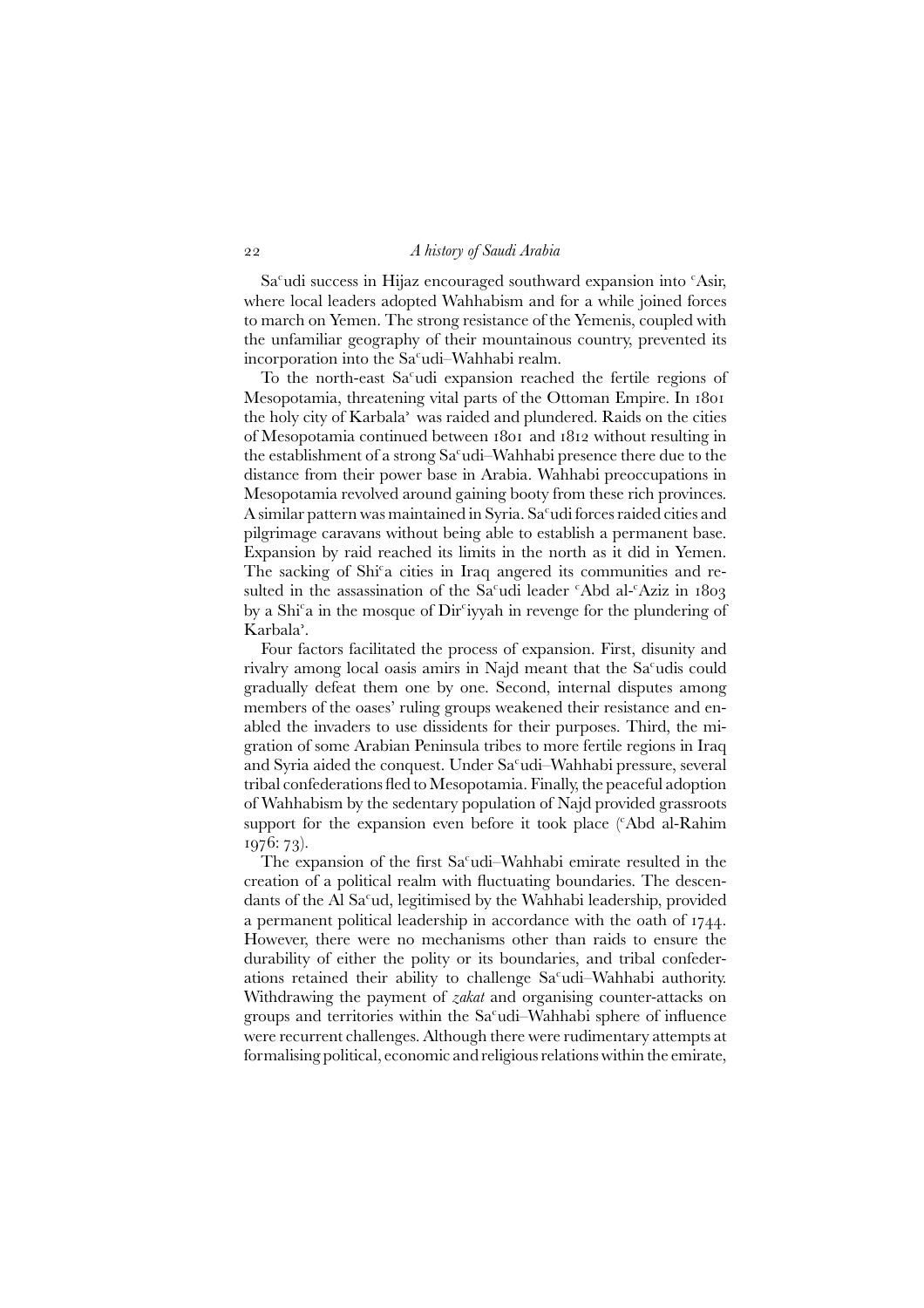these were generally insufficient to hold the constituency together. There was a vague recognition of belonging to a Muslim community, but this did not preclude attachment to more specific tribal/regional identities.

Raids were rituals of rejuvenation, injecting fresh blood into the realm, especially when it was on the verge of disintegration. While these raids initially guaranteed expansion, they later proved detrimental to political continuity as the population began to resent the devastation they caused. When the Ottoman Empire responded to the Sa<sup>c</sup>udi–Wahhabi challenge by sending the troops of Muhammad <sup>c</sup>Ali into Arabia in 1811, tribal confederations that had already suffered the punitive raids of the Sa<sup>c</sup>udis responded by switching allegiance to the foreign troops. Sa<sup>c</sup>ud ibn 'Abd al-'Aziz died in 1814, leaving his son 'Abdullah to face the challenge of the Egyptian troops. Muhammad 'Ali's son Ibrahim Pasha led the invasion of Najd after Egyptian troops established a strong base in Hijaz. Ibrahim Pasha arrived at the gates of Dir<sup>c</sup>iyyah with '2,000  $cavalrymen, 4,300 Albanian and Turkish soldiers, 1,300 Maghrebi caval$ rymen, 150 gunners with around 15 guns, 20 weapons technicians and 11 sappers' (Vassiliev 1998: 154). The Sa<sup>c</sup>udis surrendered on 11 September 1818 after the total destruction of their capital and its fortifications. Ibrahim Pasha's troops plundered Dir<sup>c</sup>iyyah and massacred several Wahhabi 'ulama. Those who survived were taken to Cairo together with  $c$ Abdullah (1814–18). He was later sent to Istanbul where he was beheaded. The sacking of Dir<sup>c</sup>iyyah marked the end of the first Sa<sup>c</sup>udi-Wahhabi emirate.

### A FRAGILE SA<sup>c</sup> UDI REVIVAL ( $1824$ – $18q1$ )

After the withdrawal of Egyptian forces there was an attempt to reestablish Sa $^{\rm c}$ udi–Wahhabi authority in 1824 when Turki ibn  $^{\rm c}$ Abdullah, the son of the beheaded Sa<sup>c</sup>udi ruler, returned to Riyadh, south of Dir<sup>c</sup>iyyah.<sup>5</sup> Turki (1824-34) benefited from the partial retreat of the Egyptian troops from Najd under pressure from its local inhabitants. He was able to capture Riyadh with a small force gathered from among the inhabitants of several oases. After settling in Riyadh, Turki extended his control over <sup>c</sup>Arid, Kharj, Hotah, Maḥmal, Sudayr and Aflaj (Vassiliev control over Tirtu, Kilarj, Lioual, Mahmal, Sudayi and Ting (Vassinev<br>1998: 163). His authority in Ha'il and Qasim remained minimal, but he was able to reinforce recognition of Sa<sup>c</sup>udi authority in the Hasa region in  $1830$  (Winder  $1965$ ).

Although Turki was a strict Wahhabi *imam*, he was careful not to antagonise the Ottoman–Egyptian troops who were still in Hijaz, guarding the security of the pilgrimage caravans. However, the greatest challenge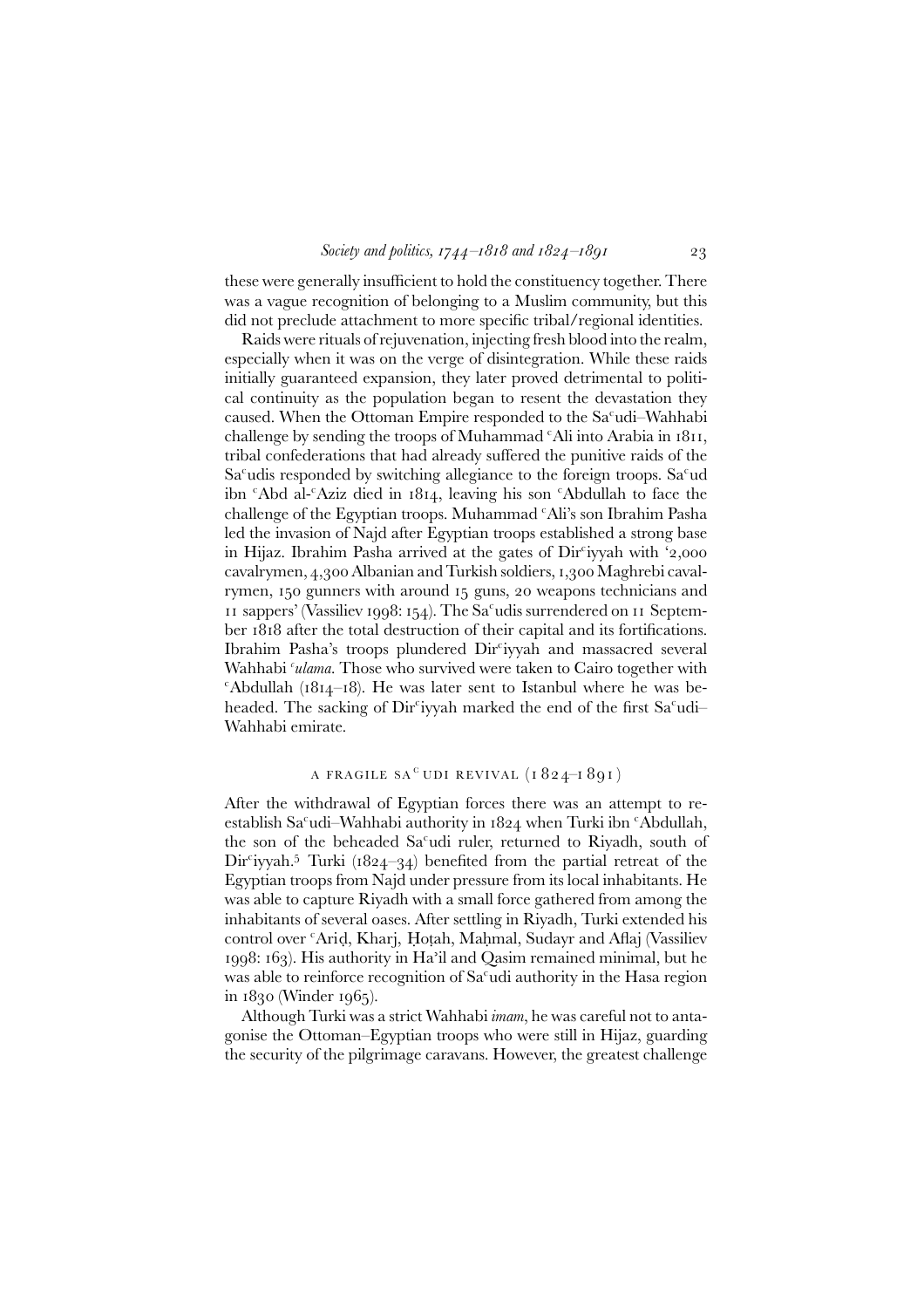to Turki's authority came from internal dissension within his own family. In 1831 Turki faced the challenge of Mishari, a cousin whom he had appointed governor of Manfuhah. In 1834, Mishari successfully plotted the assassination of Turki while the Sa<sup>c</sup>udi forces were occupied in a war with Qatif and Bahrain. Turki was killed while coming out of the mosque after the Friday prayers (Vassiliev  $1998: 167$ ). His son Faysal immediately returned to Riyadh from Hasa to restore his claim over the town. Faysal  $(1834-8)$  was assisted by the amir of Ha'il, "Abdullah ibn Rashid ( $1836-48$ ), who 'killed Mishari with his own sword' (Lorimer 1908: 1097). Faysal defeated Mishari in 1834 and became the *imam* of the second Sa<sup>c</sup>udi–Wahhabi emirate.

Faysal's rule was disrupted again in  $1837$  when he refused to pay tribute to the Egyptian forces in Hijaz. The Egyptians sent an expedition to Riyadh. Faysal was captured and sent to Cairo. The Egyptians appointed a member of the Al Sa<sup>c</sup>ud by the name of Khalid ruler in southern Najd. The situation was maintained until a member of a collateral branch of the Al Sa<sup>c</sup>ud, <sup>c</sup>Abdullah ibn Thunayan, rebelled against Khalid, who fled from Riyadh to Jeddah. 'Abdullah ibn Thunayan ruled in Riyadh until Faysal managed to escape from his captivity in Cairo and return to Riyadh in 1843. Faysal killed 'Abdullah and started his second chieftainship, which lasted until his death in 1865.

After Faysal's death, his son 'Abdullah (1865–71) became ruler in Riyadh. His half-brothers Sa<sup>c</sup>ud, Muhammad and <sup>c</sup>Abd al-Rahman competed with him for the leadership, which proved to be detrimental for the Sa<sup>c</sup>udis. When <sup>c</sup>Abdullah, the eldest son, became amir, his half-brother Sa<sup>c</sup>ud resented his exclusion from power and began a military campaign to undermine his authority. Sa<sup>c</sup>ud started a series of contacts with the rulers of 'Asir and 'Arid in the hope of gaining their loyalty against his brother. He also negotiated an alliance with the Murra, <sup>c</sup>Ajman and Dawasir confederations, which were trying to maintain their autonomy by allying themselves with "Abdullah's rival brother. The internal struggle between the Sa<sup>c</sup>udi brothers was fuelled by the desire of the various confederations to free themselves from Sa<sup>c</sup>udi domination (Abu  $\lq$ °Aliya 1969: 156–97). Between 1870 and 1875 the Sa $\lq$ °udi brothers were not able to reach an agreement and continued to challenge each other.

Sa<sup>c</sup>ud died in 1875, leaving his brothers <sup>c</sup>Abdullah and <sup>c</sup>Abd al-Rahman in fierce competition for the leadership. Immediately after Sa<sup>c</sup>ud's death, 'Abd al-Rahman became ruler in Riyadh while his brother 'Abdullah and his nephews (Sa<sup>c</sup>ud's sons) continued to challenge his authority. In  $1887 \text{ }^{\circ}$  Abdullah appealed to the ruler of Ha'il,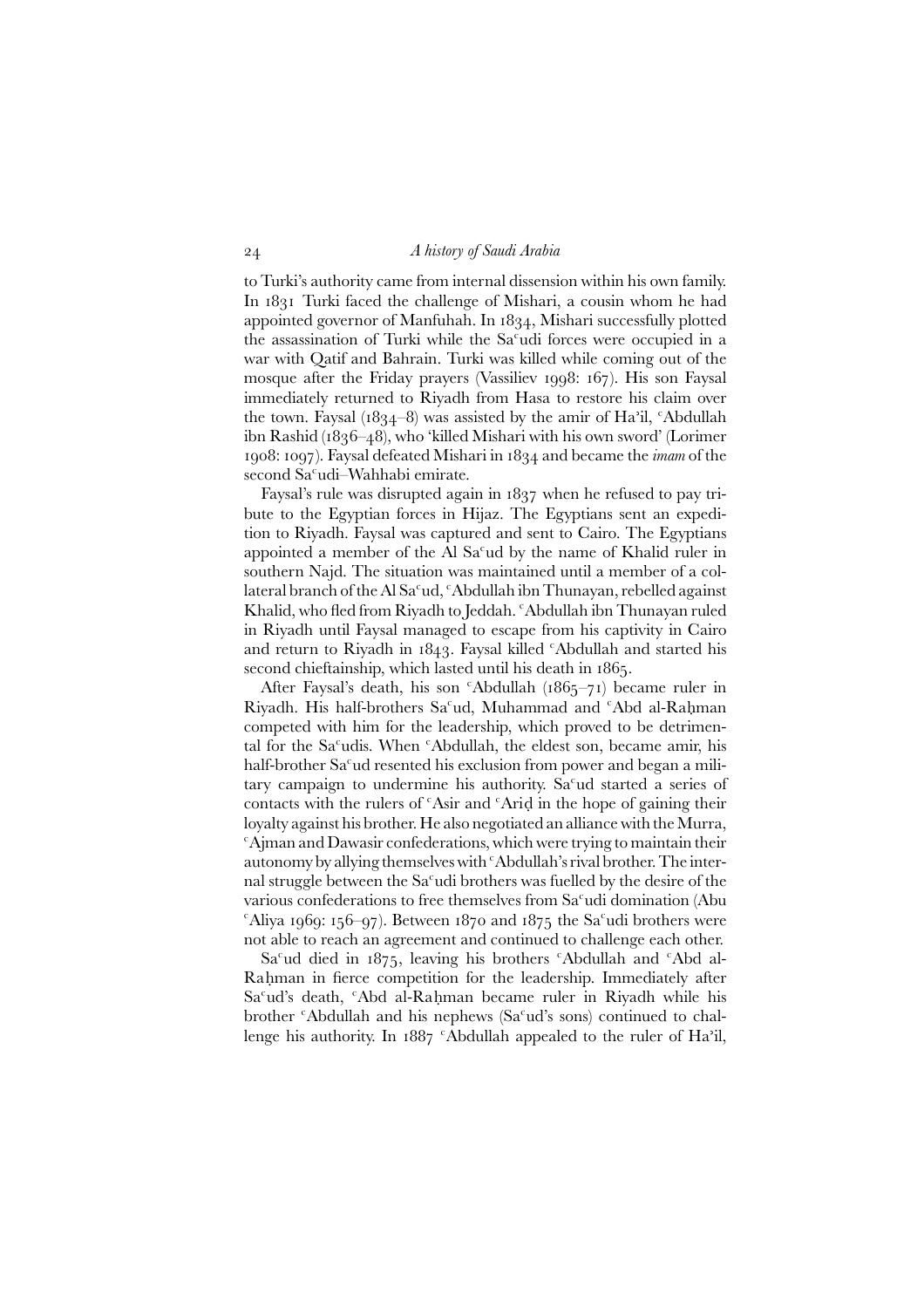Muhammad ibn Rashid, to help him against his nephews. The ruler of Ha'il seized the opportunity to march on Riyadh. Sa<sup>c</sup>ud's sons fled to Kharj, leaving their uncle in jail. The amir of Ha'il freed "Abdullah" but took him as a hostage to his capital, leaving Salim al-Sibhan, one of his most loyal commanders, as the new governor of Riyadh (Vassiliev 1998: 201).

The new Rashidi governor of Riyadh pursued 'Abdullah's nephews and eliminated most of them in Kharj. <sup>c</sup>Abdullah and his brother <sup>c</sup>Abd al-Raḥman were allowed to return to Riyadh as ʿAbdullah was both ill and old. 'Abdullah died in 1889, and 'Abd al-Raḥman ruled as a vassal of Ibn Rashid under the general governorship of Salim al-Sibhan.

In an attempt to restore his family's hegemony in southern Najd, <sup>c</sup>Abd al-Rahman co-operated with the people of Qasim and sections of the Mutayr tribal confederation, as both resented the rising power of the Rashidis. A Sa<sup>c</sup>udi alliance against the Rashidis was being formed. Muhammad ibn Rashid gathered all his forces, consisting of the Shammar, Muntafiq and Harb confederations and marched into Qasim. The Rashidis and Qasimis met in Mulayda in 1891, and Muhammad ibn Rashid was victorious. With the defeat of his Qasimi allies, <sup>c</sup>Abd al-Rahman fled Riyadh after an unsuccessful attempt to regain his power. He took refuge first among the Murra tribe of the Empty Quarter and later settled in Kuwait in 1893 under the patronage of the Al Sabah and with a stipend from the Ottoman government. The Ottoman government granted him a modest pension of  $60$  gold liras (Vassiliev 1998: 204). His capital, Riyadh, was taken by ibn Rashid's representative, "Ajlan. It was the exile of the Al Sa<sup>c</sup>ud to Kuwait that allowed a friendship to develop with the Al Sabah rulers of this port. This friendship proved crucial for the return of the Al Sa<sup>c</sup>ud to Riyadh in the twentieth century.

While the disintegration of the first Sa<sup>c</sup>udi realm was partially due to the intervention of the Egyptians acting on behalf of the Ottoman Empire, the second realm collapsed for two reasons. First, the fragile Sa<sup>c</sup>udi leadership of the second half of the nineteenth century was further weakened by internal strife among members of the  $\rm Sa^c$ udi family. Second, the increasing power of a rival central Arabian emirate to the north of the Sa<sup>c</sup>udi base was able to undermine Sa<sup>c</sup>udi hegemony during the crucial period when the Sa<sup>c</sup>udis were struggling amongst themselves for political leadership.

With the flight of 'Abd al-Rahman, the Sa'udi capital, Riyadh, fell under the authority of the Rashidis. The remaining members of the ander the addronly of the Rashidis. The remaining members Al Sa<sup>c</sup>ud were taken as hostages to the Rashidi capital, Ha'il.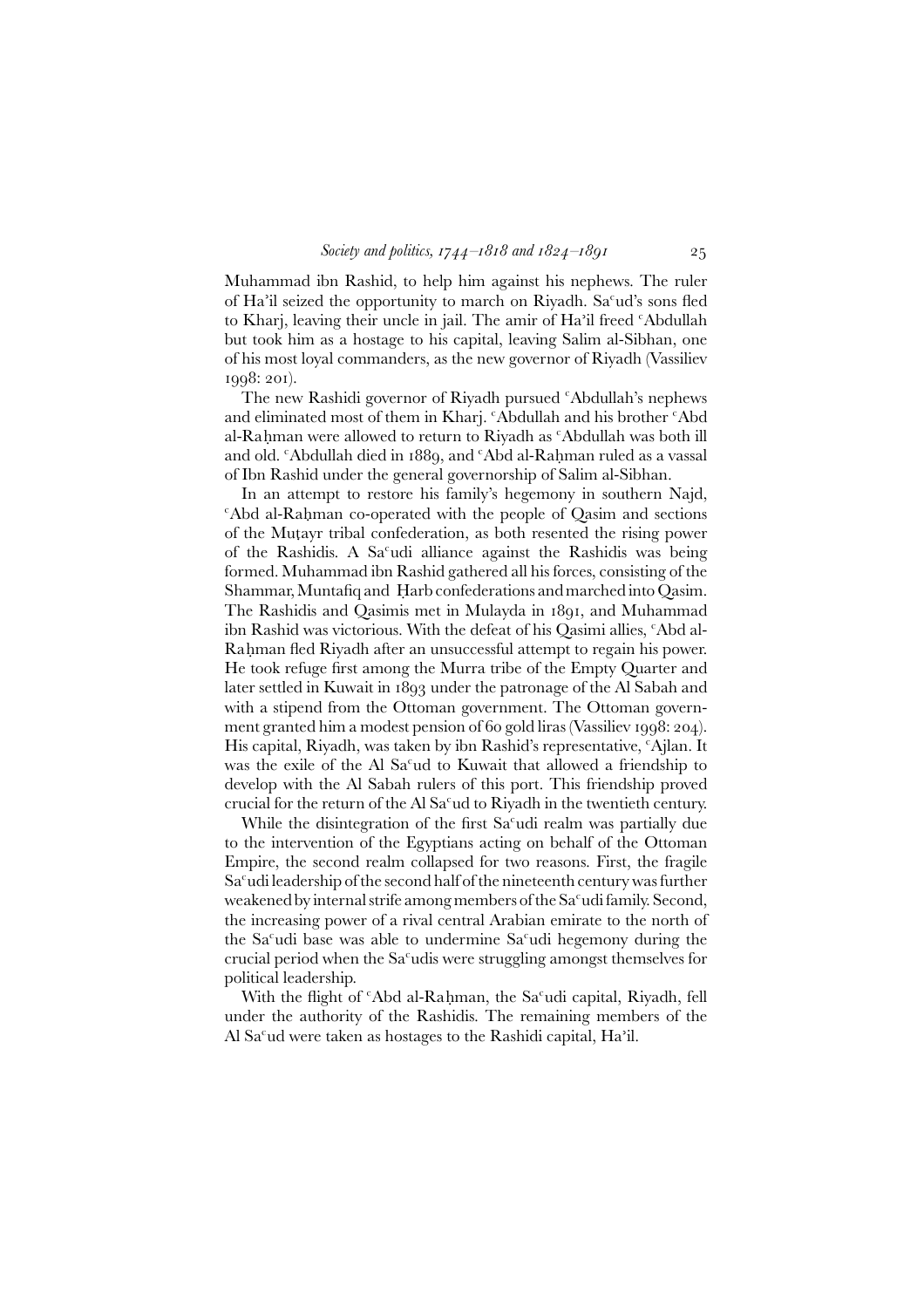Riyadh remained under the authority of the Ha'il amirs until 1902 when 'Abd al-Raḥman's son 'Abd al-'Aziz, known as Ibn Sa<sup>c</sup>ud, returned from his exile in Kuwait, killed the Rashidi governor and declared himself amir of Riyadh: a third and final revival of  $\rm Sa^c$ udi rule began to take shape. This revival marked the beginning of the third Sa<sup>c</sup>udi state in the twentieth century.

## THE RASHIDI EMIRATE IN HA'IL  $(1836-1921)$

The fragile second Sa<sup>c</sup>udi–Wahhabi emirate (1824–91) coexisted with a new regional power to the north of Riyadh. The Rashidi emirate of Ha'il rose to eminence during the second half of the nineteenth century at the time when  $\rm Sa^c$ udi hegemony in central Arabia was declining. $^6$ 

The Rashidi emirate was a polity deriving its legitimacy and power from one of Arabia's large tribal confederations, the Shammar. The impetus for centralisation came from an oasis-based leadership, that of the Rashidis, a tribal section already settled in Ha'il, an oasis in northern Najd (Al-Rasheed 1991). The Rashidis were the Shammar tribal nobility, rulingas amirs over the mixed population of Ha il, which included Shammar tribesmen, Banu Tamim sedentary farmers and merchants, and non-tribal groups of craftsmen, artisans and slaves. Shammar noand non-tribal groups of cransmen, artistans and staves. Shahman no<br>mads frequented Ha'il for trade and regarded the oasis as falling within their tribal territory. The presence of the Rashidis in the oasis was an extension of the tribe's claim over it. Since the middle of the nineteenth century, Ha il had served as a base from whichthe Rashidis had expanded into north Arabia and southern Najd. While the Sa<sup>c</sup>udi–Wahhabi emirates expanded under the banner of religious legitimisation, the Rashidis spread their influence over other oases and tribal confederations with the support of their own tribe.

The conquests of the Rashidi emirate were in fact a mechanism for spreading Shammar hegemony over others. When this expansion gathered momentum in the middle of the nineteenth century, Shammar tribesmen provided the military force. Shammar tribal sections were the backbone of the force that conquered oases outside Shammar tribal territory, and they also subjugated weaker tribal confederations and turned them into vassals. In the case of the Rashidis, the emirate and the confederation were initially one polity. This was an important factor distinguishing the nature of Rashidi authority from that of the neighbouring Sa<sup>c</sup>udis in southern Najd. The Rashidis did not have to 'convert' the Shammar to their cause, but acted in conjunction with them to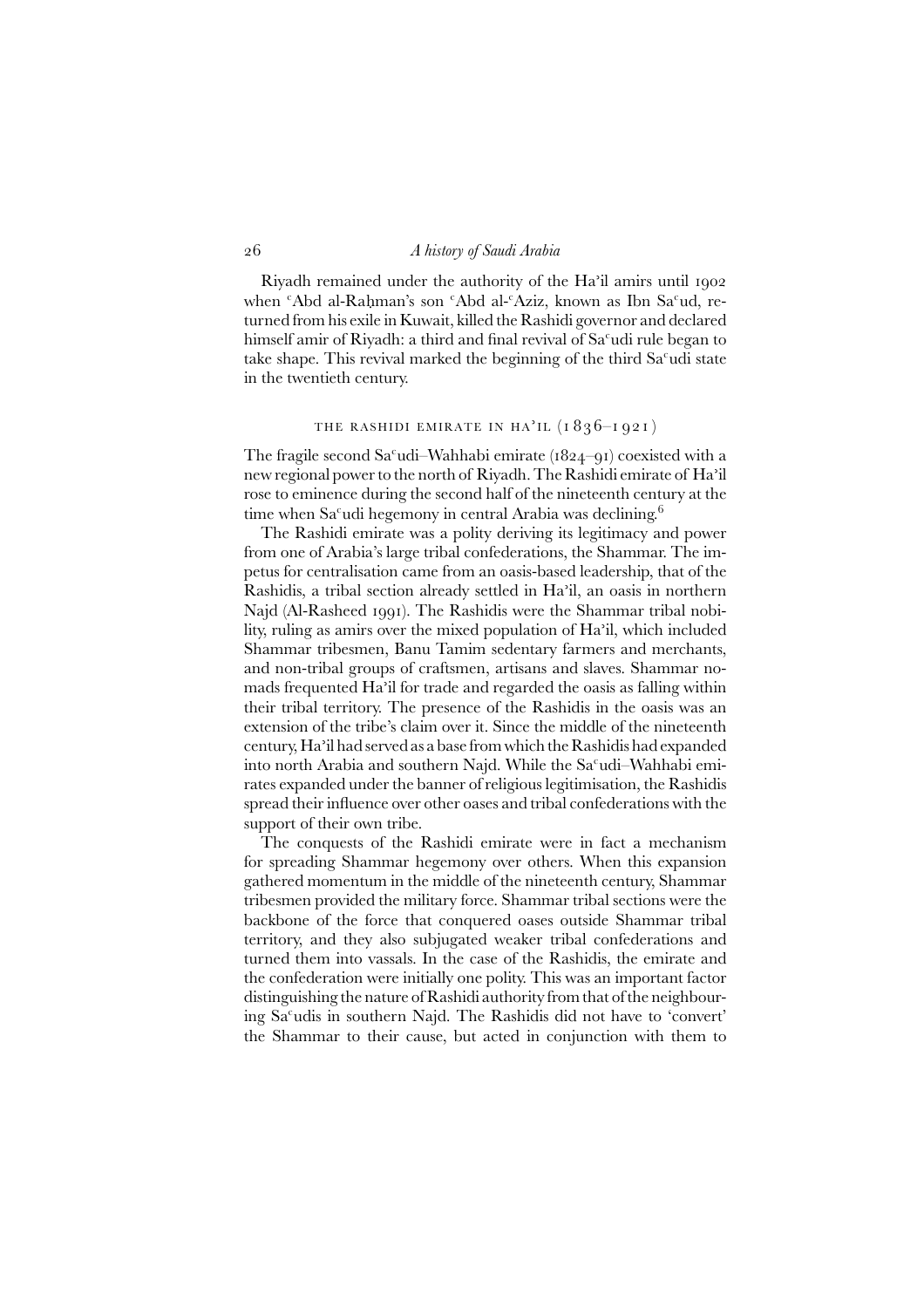spread the tribe's hegemony. The Rashidi amirs were themselves drawn from the tribe and were tied into it through marital alliances. In contrast, the Sac udi leadership in Riyadh lacked tribal depth, which obliged it to depend on the alliance with Muhammad ibn <sup>c</sup>Abd al-Wahhab and his followers.

Why the Shammar rallied behind the Rashidi leadership should be understood in the context of mid-nineteenth-century Arabia. It would be simplistic to argue that tribal solidarity was the sole motivating force behind the confederation's support of this newly emerging leadership. The tribe had witnessed the growth of the first Sa<sup>c</sup>udi-Wahhabi emirate, which had defeated some Shammar sections and forced them to migrate to Mesopotamia towards the end of the eighteenth century. Furthermore, in 1818, the Shammar were attacked by Ottoman Egyptian troops who mistakenly regarded Shammar territory as part of the Sa<sup>c</sup>udi domain. By supporting the Rashidis, the Shammar were seeking a leadership which would guarantee their security and autonomy *vis-à-vis* both local and foreign rivals. In backing the Rashidis who were connected genealogically to the Shammar, the tribal confederation laid the foundations for organising its own defence and strengthening a unity which had previously been based upon the rhetoric of common origin and tribal solidarity. The centralisation of power in the hands of the Rashidis stemmed from this context of political upheaval, military turmoil and foreign intervention in Arabia. Subsequently, the Shammar were able to resist encroachments on their territory, not only by Egyptian troops but also by the re-established Sa<sup>c</sup>udi–Wahhabi emirate in Riyadh  $(Al-Rashed qq1; 47).$ 

With the consolidation of Rashidi leadership, the amirs began to rely less on the Shammar and more on a mixed force of slaves and conscripts from the oasis. This was a development dictated by the inability of the leadership to control its own tribal sections. The partial shift towards a permanent non-tribal military force was an indication of a change in the power of the amirs. Initially the amirs were tribal shaykhs comparable to other Shammar shaykhs, but later their power increased as they became a sedentary nobility with its own political ambitions. This pattern was consolidated with the leadership of Muhammad ibn Rashid  $(1869-$ ), whose domain extended from the borders of Aleppo and Damascus to Basra, Oman and 'Asir (Musil 1928: 248). The Qasim region and the Sa<sup>c</sup>udi-Wahhabi capital, Riyadh, were incorporated into this domain. Representatives and governors were appointed in the conquered areas.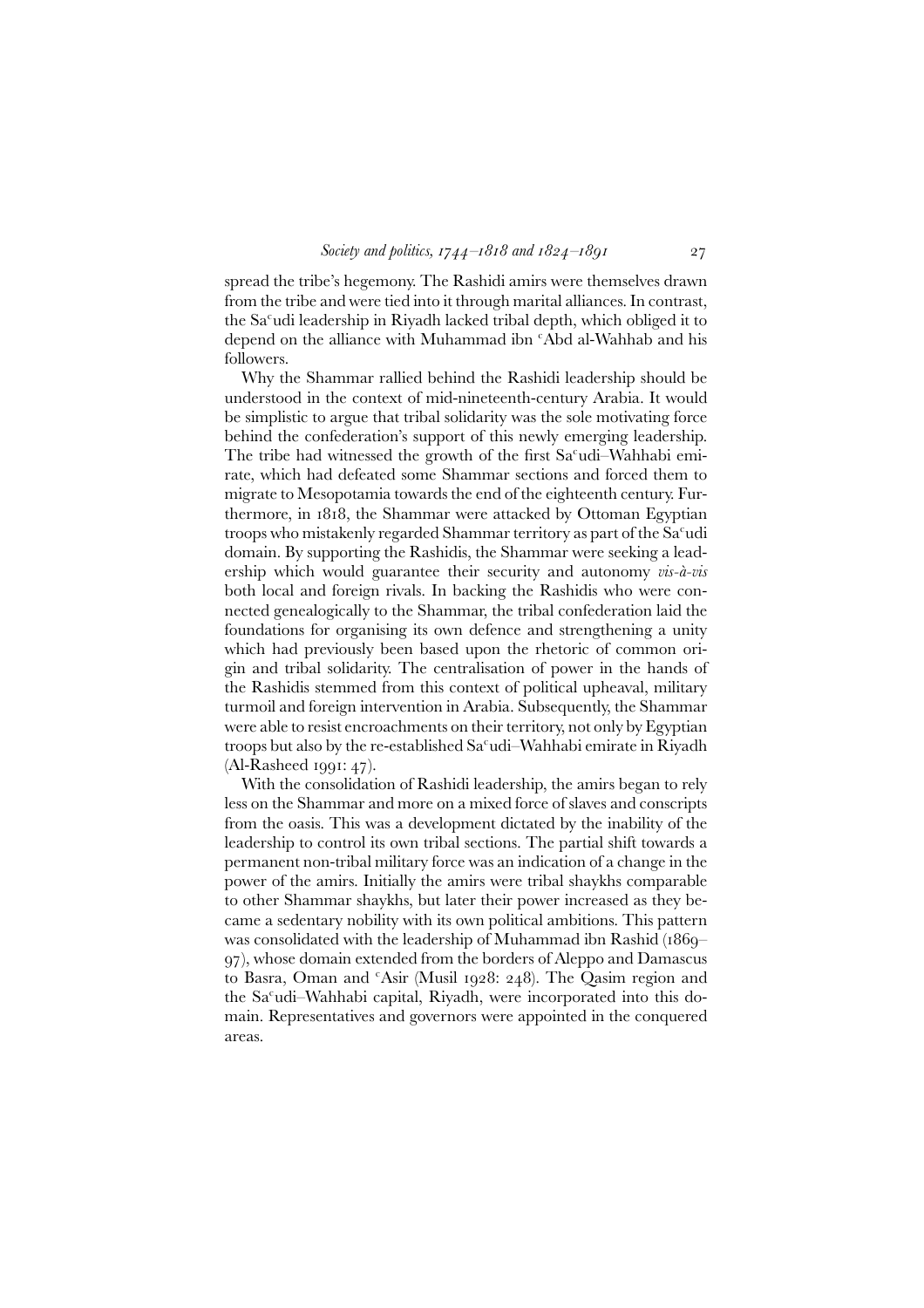The Rashidi emirate relied on four groups for its expansionist campaign in Arabia. First, its leadership summoned the sedentary and nomadic Shammar to fight their rivals, who were designated enemies of the whole tribe. Skirmishes against the Shammar sections acted in favour of Muhammad ibn Rashid in his mobilisation of this tribal force. Second, other non-tribal confederations took part in his campaign as they were motivated by the prospect of booty. Third, the amir's slaves and bodyguard formed the solid core of his military force. And fourth, conscripts from the towns and oases of Jabal Shammar provided a reliable military force which was used regularly for expansion. Their participation guaranteed the predominance of Ha'il, both economically and politically.

This expansion, however, did not lead to the establishment of control. The scanty resources of the region, coupled with the inadequacy of the transport infrastructure, militated against the full integration of these areas into a single unit. In this respect, the Rashidi emirate exhibited a pattern similar to that predominant in the first and second  $Sa^c$ udi-Wahhabi emirates. Both the Sa $^{\circ}$ udis and Rashidis engaged in raids and conquest without being able to hold the conquered territories for an extended period of time. While control over the core of the emirate was relatively easy to maintain, the conquered territories represented a periphery difficult to supervise regularly or integrate thoroughly. While in the Sac udi–Wahhabi emirates the payment of *zakat* was an indication of a group's submission to its authority, the payment of *khuwwa* (tribute) to the Rashidis expressed their control over other groups. Tribute was a tax levied not upon the collector's own community, but rather upon a conquered group which remained more or less autonomous (Pershit  $1979: 149-56$ . Both leaderships, however, resorted to regular raids as a mechanism for ensuring the payment of either *zakat* or *khuwwa*.

While the Rashidi emirate was initially characterised by full integration between the leadership and the Shammar tribal confederation, expansion brought about the recurrent tension between a central power and its diversified and semi-autonomous constituency. At the height of Rashidi power, the constituency included other weakened tribal confederations in addition to the Shammar and the population of oases outside its traditional tribal territory. While frequent raids against rebellioustribes continued, a redistributive economy was also put in place. The amirs of Ha'il collected tribute from weakened groups to be redistributed among others, as rewards for loyalty and participation in the leadership's military campaigns. Tribal shaykhs visited the oasis and received handouts in cash and kind. The subsidy system functioned as a mechanism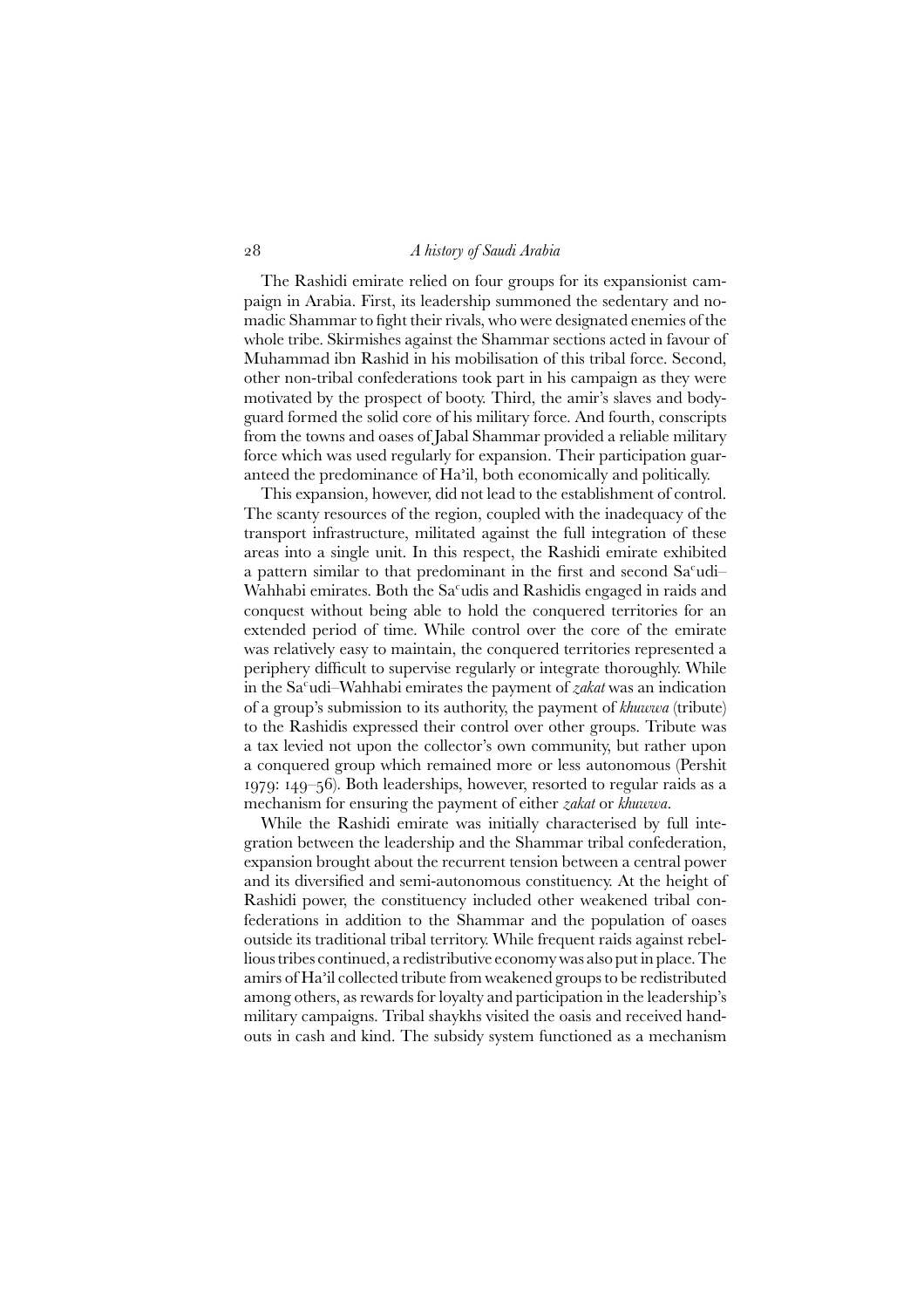for the circulation of wealth, thus promising loyalty in return for material gains. Subsidies from the centre to the periphery created economic In gains, substance from the centre to the perpinely ereated economic integration between the Ha'il leadership and its constituency. More importantly, they created dependency on the revenues of the amirs among the sedentary and nomadic populations, who became incorporated into their political realm.

Economic integration between the leadership and its constituency was partially achieved in the Rashidi emirate, but military and political integration were difficult to create and maintain over an extended period of time. Tribal confederations that paid *khuwwa* remained more or less autonomous. The amirs of Ha il had no monopoly over the means of coercion as it was difficult to break the military strength of the various confederations that came under their authority. The military strength of tribes was occasionally neutralised by frequent raids and subsidies, but in the long term these strategies failed to guarantee loyalty.

Control over the oases in Jabal Shammar was, however, a different matter. Ha il, the urban core of the emirate, remained loyal to the Rashidi leadership as long as this leadership was capable of defending the wider interests of the emirate. The merchants, artisans and agriculturists supported the leadership because it was able to guarantee the safe passage of trading and pilgrimage caravans, thus allowing the flow of trade beor trading and pagrimage caravans, thas anowing the now or trade be<br>tween Ha'il and the outside world to continue. An amir who extended his authority over the tribal confederations in the desert created secure conditions for travel in between Arabia's trading markets, thus benefiting the merchants and artisans of the sedentary communities. The loyalty of the oasis population was highly dependent on this factor. The Ha'il population withdrew its support only when the Rashidi leadership of the first two decades of the twentieth century became incapable of extending protection outside the walls of the oasis.

After establishing themselves as the rulers of Najd towards the end of the nineteenth century, the Rashidis lost their control over Riyadh when Ibn Sa<sup>c</sup>ud, the son of the exiled Sa<sup>c</sup>udi ruler in Kuwait, returned to his native town in 1902. Ibn Sa<sup>c</sup>ud killed the Rashidi governor of Riyadh and declared himself the new ruler. Between 1902 and 1921 the Rashidis and Sa<sup>c</sup>udis competed for control of central Arabia. This competition weakened the Rashidi emirate and led to its demise.

The decline of the Rashidi polity can be attributed to several factors. Rivalry between Britain and the Ottoman Empire in Arabia upset the balance between local Arabian power centres. The Rashidi amirs continued to be allied with the Ottomans even after several tribal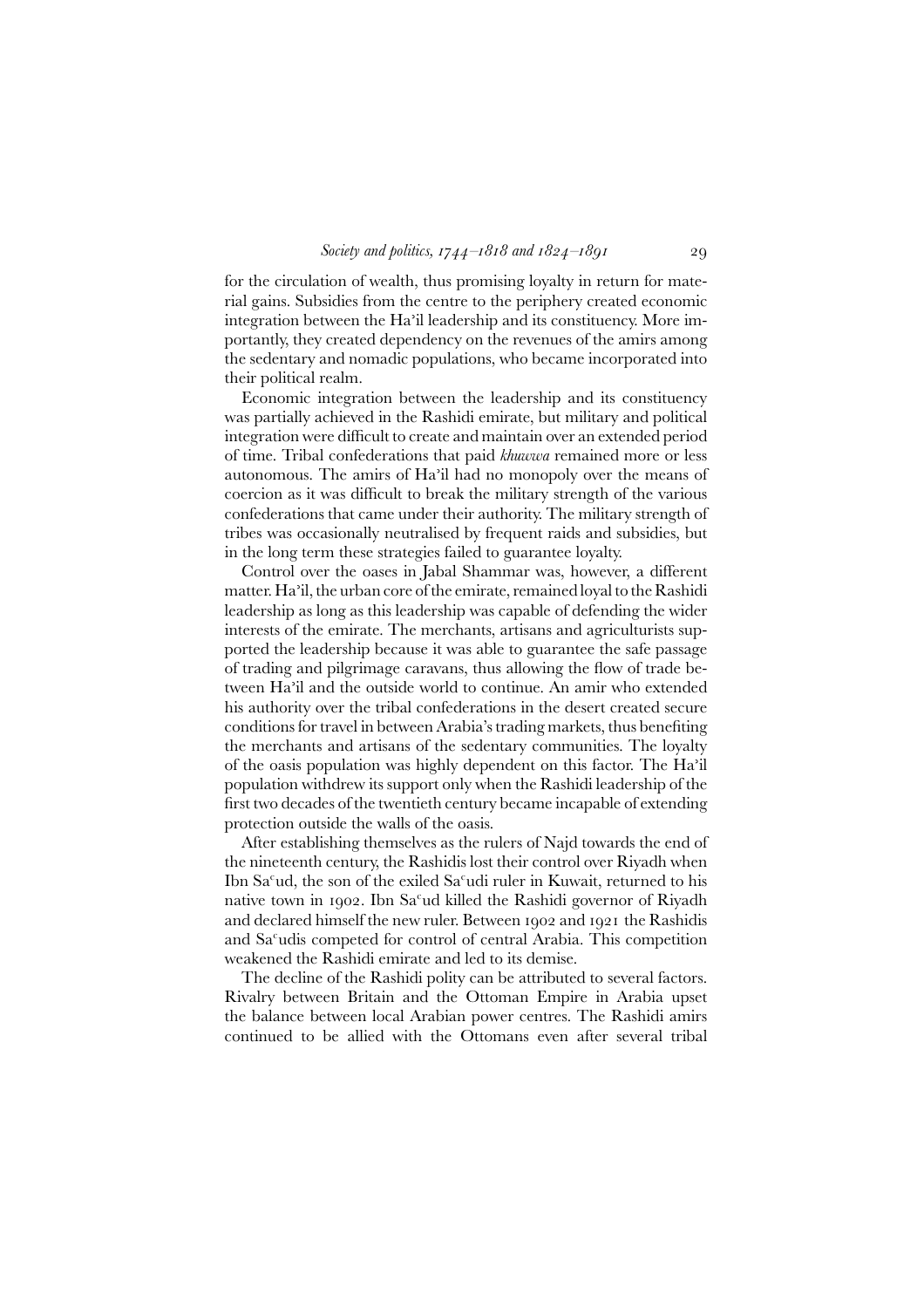confederations and local amirs sided with Britain. After the Ottoman defeat in the First World War, the local Rashidi allies felt the rising pressure of the Sa<sup>c</sup>udis, who had secured a firm alliance with Britain. This factor alone could not fully explain the demise of Rashidi power in 1921. But the instability of Rashidi leadership, which manifested itself in internal rivalry between the various Rashidi branches, added to their already disadvantaged position in Arabia. A weakened leadership was not able to maintain the loyalty of the various tribal confederations, who shifted their allegiance to a more powerful centre  $-$  that of the Sa<sup>c</sup>udis. The emirate lost control over its tribal periphery; its leadership witnessed the shrinking of its territories without being able to reclaim them. The Rashidis had no monopoly over the use of coercion. This meant that autonomous and semi-autonomous confederations retained their ability to undermine the Rashidi leadership. These confederations remained a potential threat in the absence of any mechanism to contain their tendency either to challenge Rashidi authority directly or passively resist by withdrawing support needed at times of external threat.

#### THE SHARIFIAN EMIRATE IN HIJAZ

In Hijaz, the homeland of the most sacred sites of Islam, the Najdi pattern of emirate formation seems to have evolved with some striking similarities (al-Siba<sup>c</sup>i 1984; Peters 1994).<sup>7</sup> The population of Hijaz had always been distinguished from that of Najd by its heterogeneity. Hijazi society included tribal confederations claiming unity through essentially eponymous genealogical links. Harb, <sup>c</sup>Utayba, Billi, Hutaym, Shararat, Banu 'Atiya and Huwaytat were among the best known Hijazi tribal groups (Hogarth  $1917$ :  $17$ ; Admiralty  $1916$ :  $100$ ). Descriptions of the Hijazi confederations agree that they differed from those in Najd as they had no overarching tribal leadership capable of claiming authority over the whole confederation. It seems that the large Hijazi tribal groups were fragmented into small units under the leadership of a prominent shaykh, who could not claim authority beyond his section. This political fragmentation could be interpreted as a result both of geography and of the presence of an overarching leadership in the person of the Sharif of Mecca (discussed below). Yet Hijazi tribes were territorial groups, similar to those in Najd. Harb, for example, controlled the area between Mecca and Jeddah: <sup>c</sup>Utayba dominated eastern Hijaz, with one section meed and jeddan. Unyba dominated eastern Figaz, where a maje and its environs (Hogarth 1917: 18).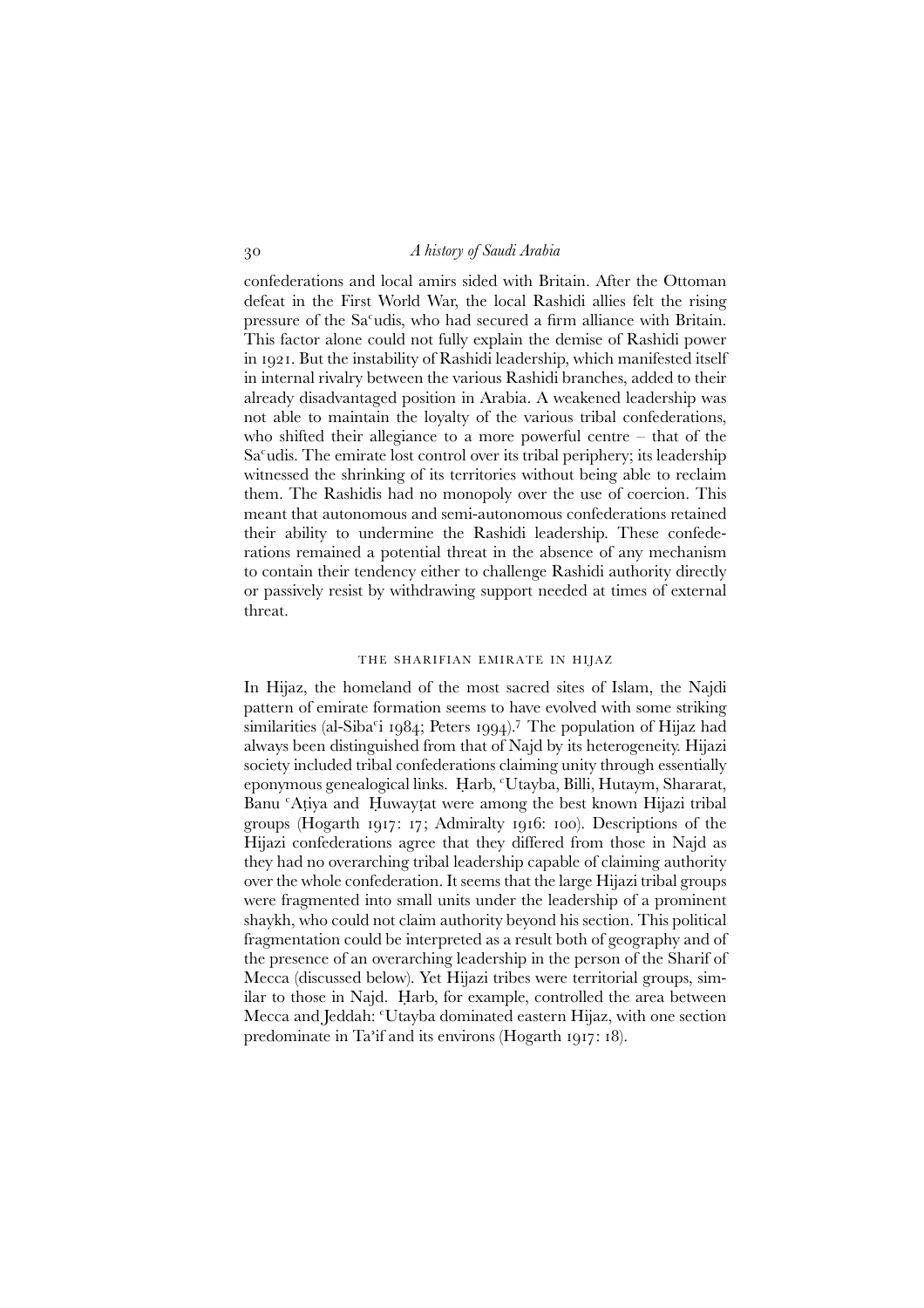Tribal confederations coexisted with other groups claiming holy descent from Quraysh and the Prophet Muhammad through his grandsons, Hasan and Husayn, known as the Ashraf. Descendants of the Ashraf lived in Mecca and Madina, but were also scattered among the Hijazi nomadic population, as well of course as in other parts of the Arab and Islamic world where they had been dispersed since the collapse of the 'Abbasid Empire (Dahlan 1993). The holy descent of the Sharifs predisposed them to play a prominent leading role in the emirates of Mecca and Madina from the eighth and ninth centuries, to the exclusion of other 'non-holy' descent groups. They also played a prominent role as religious specialists, for example judges and preachers in the holy cities and as heads of Sufi orders (ibid.).

In addition to Hijazi tribal confederations and Sharifian clans, the population of the Hijaz included Muslims whose ancestors or themselves had come from Turkey, Africa, India and Asia and who now resided in the major towns and ports. This diversity was extended to the religious domain as the various Islamic legal schools were recognised by the Ottomans. Sufi circles flourished in Mecca and Madina. Sharif Husayn (1908–24) and his sons were Shafi'i Sunnis. Equally important was the presence of a Shi<sup>c</sup>a community, especially in Madina and among some Sharifian clans. According to Ende:

For many Shi<sup>c</sup>ite authors, the Sharifs of Mecca and Madina themselves were actually Shi<sup>c</sup>ites, who for obvious reasons, posed as Sunnites – an attitude considered lawful, as *taqiya*, under Shi<sup>c</sup>ite Law. Some sections of the Harb (the Bani<br><sup>c</sup>Ali) and Jubaina were also Shi<sup>c</sup>a, settled around the date palms of Madina Ali) and Juhaina were also Shi<sup>c</sup>a, settled around the date palms of Madina, where another Shi<sup>c</sup>a group, the Nakhawla seem to have been living since the days of the early Islamic empire. (Ende  $1997:266-86$ )

This Hijazi diversity was reflected in a sharper distinction between the urban and rural areas. In Hijaz, the urban–rural divide was more pronounced than in Najd. The cosmopolitan urban centres of Jeddah and Mecca were not comparable in size, specialisation and sophistication to any settlement in Najd or elsewhere in Arabia. These were urban centres where travellers did not fail to draw the boundaries between the desert and the sown. At the beginning of the twentieth century, this sharp divide predisposed Hogarth to claim that 'the Hejazi bedouins are of exceptionally predatory character, low morale, and disunited organisation' (Hogarth 1917: 17). His negative remarks were probably based on views of the population of the urban centres such as Jeddah, which was distinguished from that of the surrounding tribal areas. In Najd the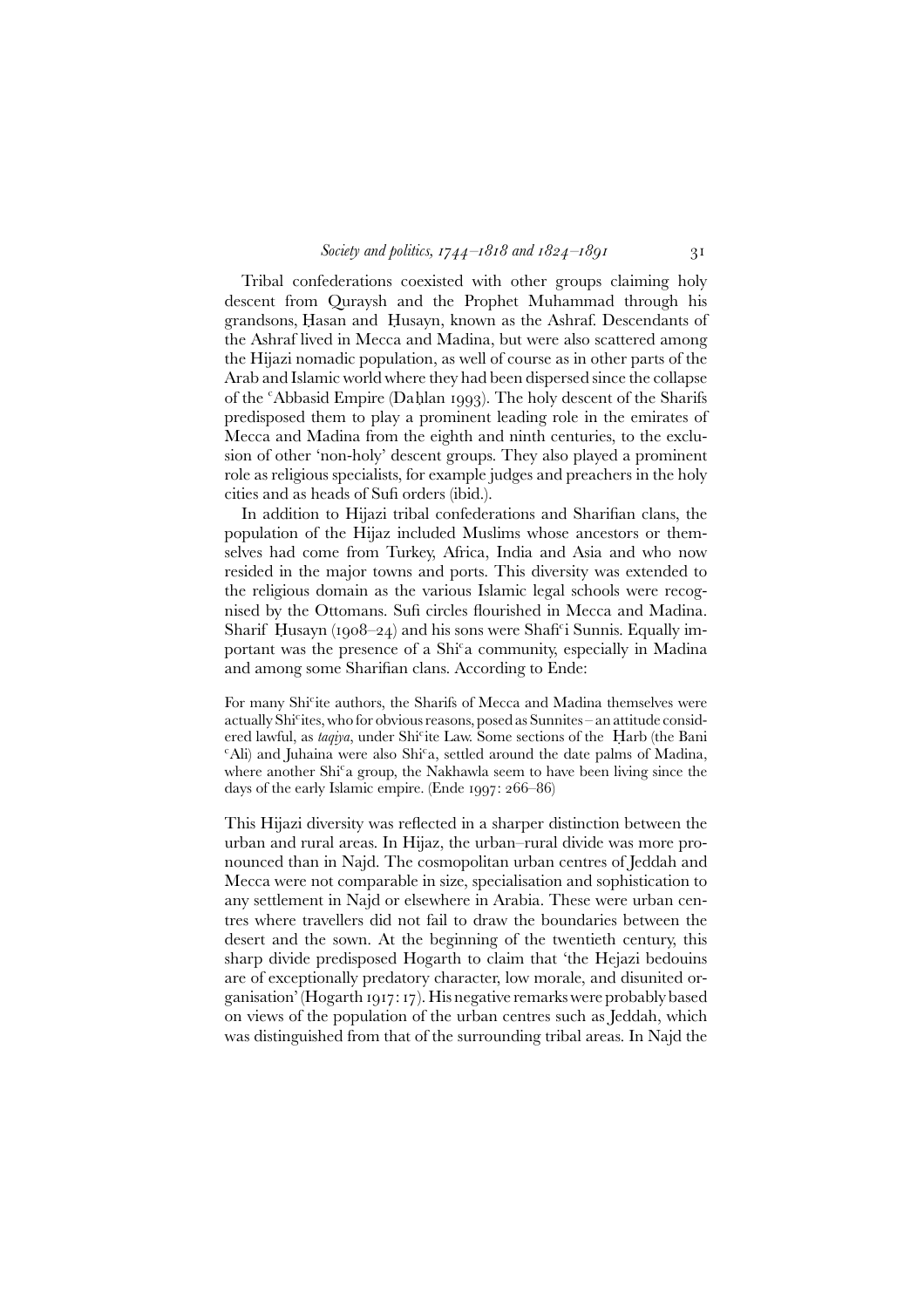rural–urban continuum would not have justified such representations. In Najd the oasis population and the tribal confederations often belonged to the same social category.

In this diverse region, the Sharifian emirate maintained a rather prolonged presence, predating that of both the Sa<sup>c</sup>udis and Rashidis in central Arabia. Sharifian authority had fluctuated since the sixteenth century dependingon developments outside the region, mainly Ottoman policies towards this vital area. While central Arabian emirates faced the tension between their power and that of the tribal confederations, a further restraining agent burdened the Sharifian emirate, which was capable of both empowering and disempowering its leadership. In Hijaz, the amirs of Mecca were caught between the tribal confederations and the Ottoman Sultan and his representatives. A system of dual authority was established; the Sultan's urban-based representatives dealt with commercial, political and foreign relations: the Sharif dealt with the affairs of the Holy Cities and the tribal confederations, a dualism which was occasionally violated. The two authorities competed without one being able to subdue the other.

This dual authority distinguished Hijaz sharply from Najd. The Ottomans were the official guardians of the holy places, but they could not exercise that privilege without the amir of Hijaz. According to Peters, this dualism provided a perilous equilibrium (Peters  $1994:335$ ). Government in Hijaz differed from that in Najd, the latter being outside the direct control of the Ottoman Empire, although the Ottomans regularly interfered in its affairs. The climax of this intervention was reached with the invasion of Muhammad 'Ali early in the nineteenth century, which was an attempt both to prevent further  $\mathrm{Sa}^c$ udi–Wahhabi expansion and to impose Ottoman rule.

In Hijaz, the Ottoman Sultan retained the power to appoint the amir, whose garrison was funded from the Ottoman treasury. The Ottomans also paid the Hijazi *culama* their salaries (Dahlan 1993). While Ottoman military and administrative presence was pronounced in the cities, it was virtually non-existent outside them. The duty to control the territories and population in the regions between the major urban centres was delegated to the Sharif. Prominent Sharifs were rewarded for demonstrating exceptional ability to restrain the tribal confederations, especially during the annual pilgrimage season. In return for guaranteeing the security of the pilgrimage caravan from Damascus (using a military force consisting of the amir's police force, slaves and an amalgamation of co-opted tribal groups), the amir of Mecca received regular subsidies and his urban